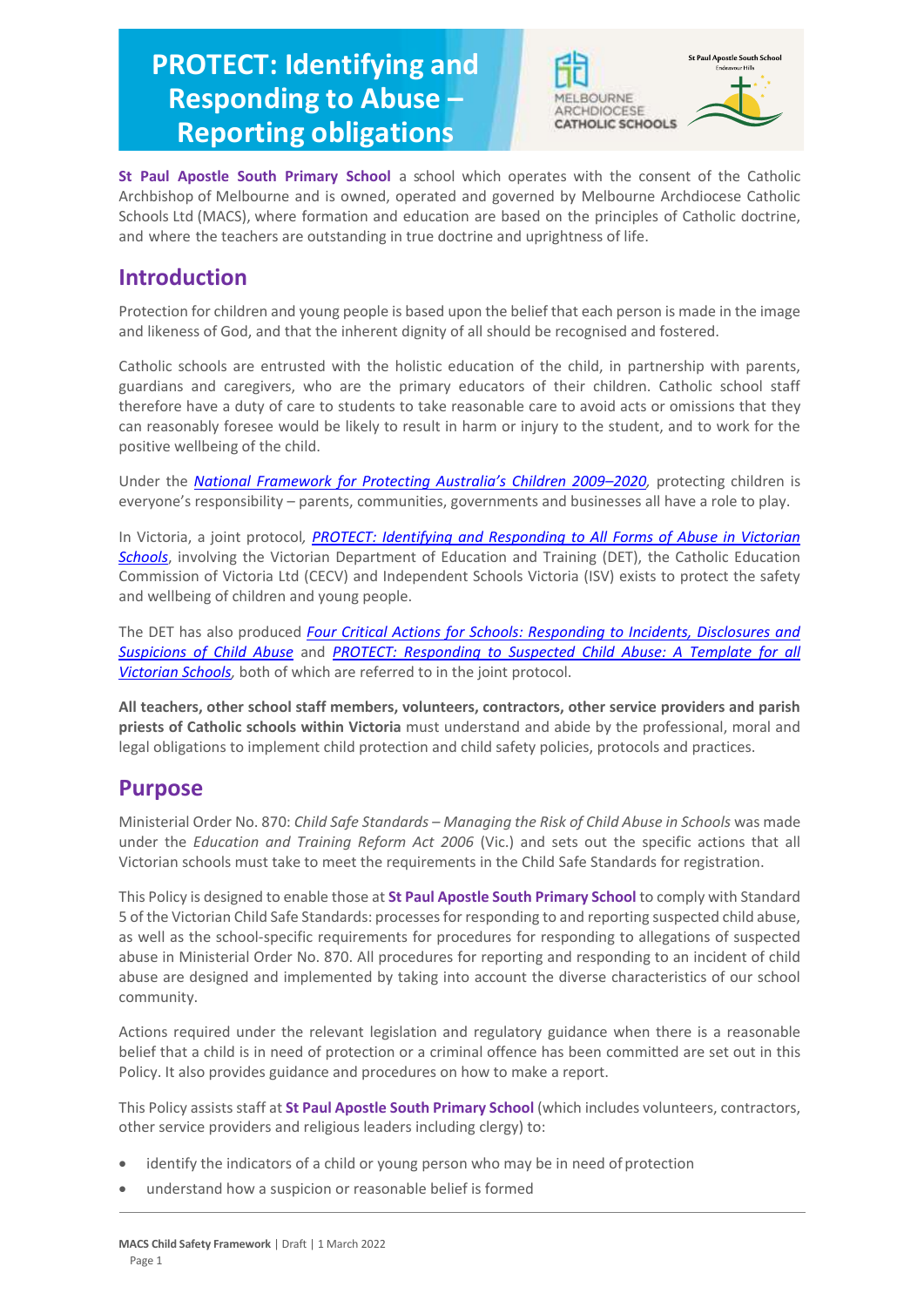- where possible, refer to the principles of the Victorian Charter of Human Rights and Responsibilities as best practice in respecting and protecting the basic rights, freedoms and responsibilities of members of the school community
- make a report about a child or young person who may be in need of protection
- comply with obligations under the Victorian Reportable Conduct Scheme
- comply with mandatory reporting obligations under child protection law
- comply with legal obligations relating to criminal child abuse and grooming under criminal law.

# **Legislative and regulatory requirements**

**St Paul Apostle South Primary School and our governing body** must comply with the legal obligations that relate to managing the risk of child abuse under the *Children, Youth and Families Act 2005* (Vic.), the *Crimes Act 1958* (Vic.), the *Child Wellbeing and Safety Act 2005* (Vic.), the *Education and Training Reform Act 2006* (Vic.), the *Education and Training Reform Regulations 2017* (Vic.) and the *Family Violence Protection Act 2008* (Vic.).

The *Child Wellbeing and Safety Act 2005* (Vic.) introduced the seven Victorian Child Safe Standards, which aim to create a culture where protecting children from abuse is part of everyday thinking and practice. The Child Safe Standards were introduced in response to recommendations made by the *[Betrayal of Trust](http://www.parliament.vic.gov.au/file_uploads/Inquiry_into_Handling_of_Abuse_Volume_2_FINAL_web_y78t3Wpb.pdf)* report.

Child protection reporting obligations fall under six separate pieces of legislation with differing reporting requirements:

- the *Children, Youth and Families Act 2005* (Vic.)
- the *Education and Training Reform Act 2006* (Vic.)
- the *Education and Training Reform Regulations 2017* (Vic.)
- the *Crimes Act 1958* (Vic.)
- the *Family Violence Protection Act 2008* (Vic.)
- the *Wrongs Act 1958* (Vic.).

These legislative obligations exist in addition to moral and duty of care obligations, which require school community members to protect any child under their care and supervision from foreseeable harm.

# **Definitions and obligations**

# **Types of child abuse and indicators of harm**

Child abuse can take many forms. The perpetrator may be a parent, carer, school staff member, volunteer, another adult or even another child. The nature of child abuse is complex. The abuse may occur over time and potential risk indicators are often difficult to detect. Therefore, the legal obligations for reporting allegations of child abuse can vary depending on the circumstances of the incident.

Child abuse is defined in the *Child Wellbeing and Safety Act 2005* (Vic.) to include:

- sexual offences
- grooming offences under section 49M(1) of the *Crimes Act 1958* (Vic.)
- physical violence
- serious emotional or psychological harm
- serious neglect.

| <b>Sexual offences</b> | A sexual offence occurs when a person involves a child in sexual activity, or            |
|------------------------|------------------------------------------------------------------------------------------|
|                        | deliberately puts the child in the presence of sexual behaviours that are                |
|                        | exploitative or inappropriate to the child's age and development. Sexual offences        |
|                        | are governed by the <i>Crimes Act 1958</i> (Vic.). Sexual abuse can involve a wide range |
|                        | of sexual activity and may include fondling, masturbation, oral sex, penetration,        |
|                        | voyeurism and exhibitionism. It can also include exploitation through                    |
|                        | pornography or prostitution.                                                             |
|                        |                                                                                          |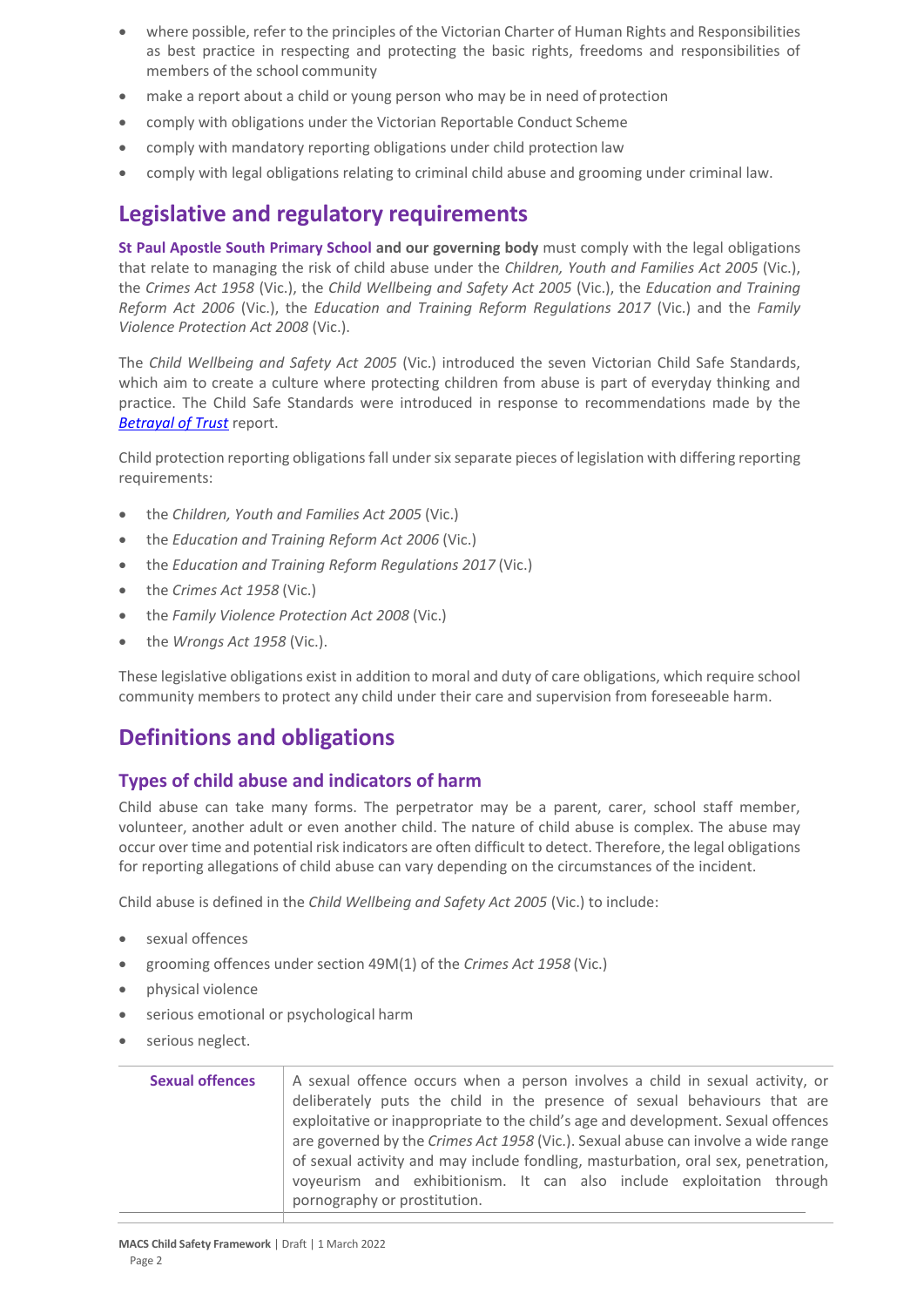| <b>Grooming</b>                                   | Grooming refers to predatory conduct undertaken by an adult (18 years or over)<br>to prepare a child for sexual activity at a later time. It is a sexual offence under<br>section 49M of the Crimes Act 1958 (Vic.) carrying a maximum 10-year term of<br>imprisonment. Under section 49M, the adult's words or conduct must be<br>intended to facilitate the child engaging or being involved in the commission of,<br>or attempt to commit, a sexual offence by the adult or another adult.                                                                                                                                               |
|---------------------------------------------------|---------------------------------------------------------------------------------------------------------------------------------------------------------------------------------------------------------------------------------------------------------------------------------------------------------------------------------------------------------------------------------------------------------------------------------------------------------------------------------------------------------------------------------------------------------------------------------------------------------------------------------------------|
| <b>Physical violence</b>                          | Physical violence occurs when a child suffers or is likely to suffer significant harm<br>from a non-accidental injury or injuries inflicted by another person. Physical<br>violence can be inflicted in many ways including beating, shaking, burning or using<br>weapons (such as belts and paddles). Physical harm may also be caused during<br>student fights.                                                                                                                                                                                                                                                                           |
| <b>Serious emotional or</b><br>psychological harm | Serious emotional or psychological abuse may occur when a child is repeatedly<br>rejected, isolated or frightened by threats or the witnessing of family violence. It<br>also includes hostility, derogatory name-calling and put-downs, or persistent<br>coldness from a person, to the extent where the behaviour of the child is<br>disturbed or their emotional development is at serious risk of being impaired.<br>Serious emotional or psychological harm could also result from conduct that<br>exploits a child without necessarily being criminal, such as encouraging a child to<br>engage in inappropriate or risky behaviours. |
| <b>Serious neglect</b>                            | Neglect includes a failure to provide a child with an adequate standard of<br>nutrition, medical care, clothing, shelter or supervision. Significant neglect causes<br>harm to a child that is more than trivial or temporary. Serious neglect is when the<br>child is exposed to an extremely dangerous or life-threatening situation and there<br>is a continued failure to provide a child with the basic necessities of life.                                                                                                                                                                                                           |
| <b>Family violence</b>                            | Family violence is defined under the Family Violence Protection Act 2008 (Vic.) to<br>include behaviour that causes a child to hear, witness or be exposed to the effects<br>of family violence such as abusive, threatening, controlling or coercive behaviour.<br>While family violence does not form part of the official definition of 'child abuse'<br>in the Child Wellbeing and Safety Act 2005 (Vic.), the impact of family violence on<br>a child can be a form of child abuse, for example, where it causes serious<br>emotional or psychological harm to a child. A child can also be a direct victim of<br>family violence.     |

Child abuse can have a significant effect on a child's physical, social, psychological or emotional health, development and wellbeing. The younger the child, the more vulnerable they are to abuse and the more serious the consequences are likely to be.

There can be physical or behavioural indicators of child abuse and neglect, or a combination of both. While the presence of a single indicator, or even several indicators, does not necessarily prove that abuse or neglect has occurred, the repeated occurrence of either a physical or behavioural indicator, or the occurrence of several indicators together, should alert school staff to the possibility of child abuse or neglect.

Child sexual abuse is more commonly perpetrated by someone who is known to and trusted by the child, and is also often someone highly trusted within their families, communities, schools and/or other institutions, such as the Church.

For further definitions of all types of child abuse, a comprehensive list of the indicators of harm and advice on identifying perpetrators of child sexual abuse, refer to the protocol *[PROTECT: Identifying and](https://www.education.vic.gov.au/Documents/about/programs/health/protect/ChildSafeStandard5_SchoolsGuide.pdf)  [Responding to All Forms of Abuse in Victorian Schools](https://www.education.vic.gov.au/Documents/about/programs/health/protect/ChildSafeStandard5_SchoolsGuide.pdf)[.](http://www.education.vic.gov.au/Documents/about/programs/health/protect/ChildSafeStandard5_SchoolsGuide.pdf)*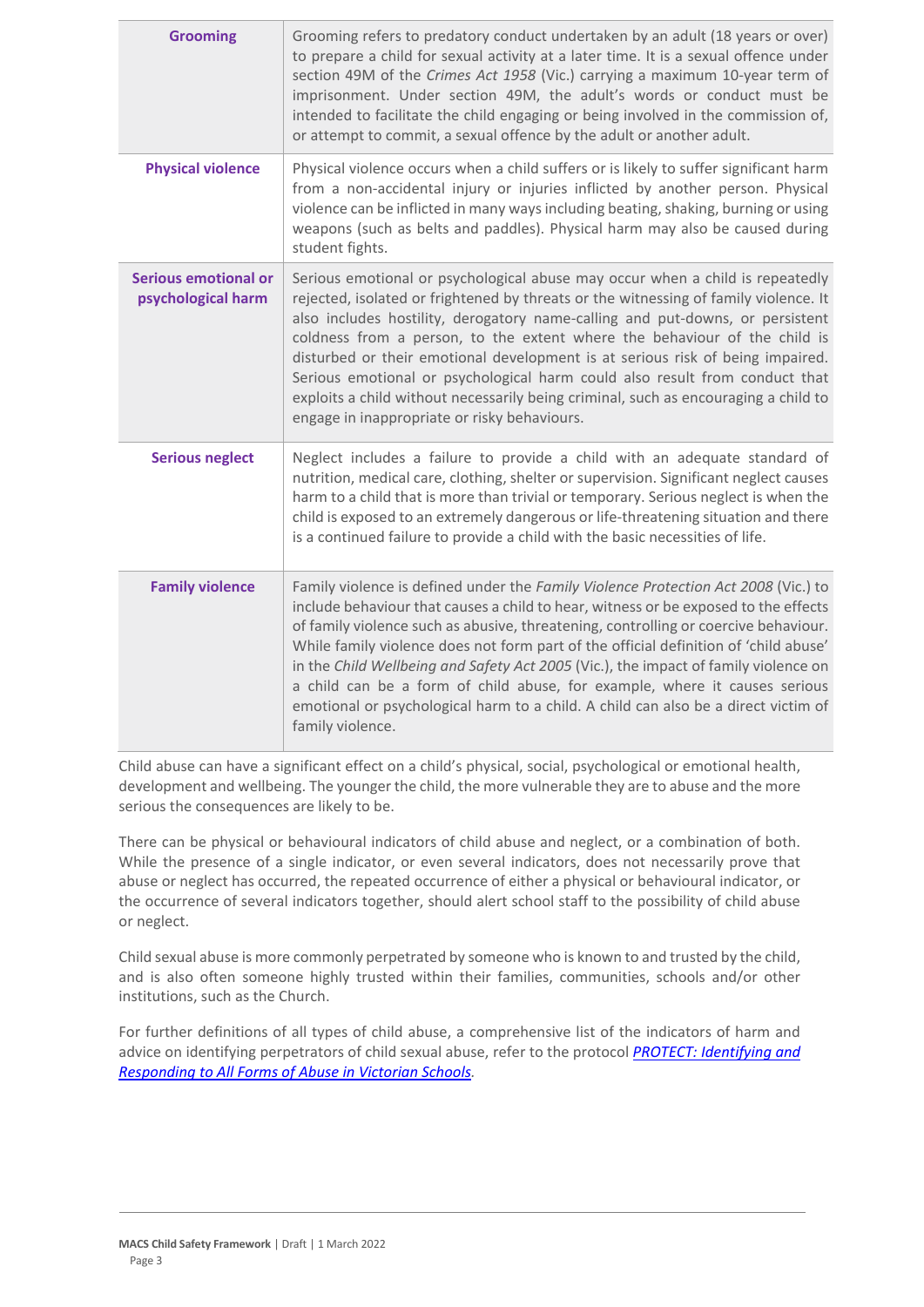# **Sources of child protection reporting obligations**

# *Children, Youth and Families Act 2005* **(Vic.)**

#### *Mandatory reporting*

Mandatory reporting is a legal requirement under the *Children, Youth and Families Act 2005* (Vic.) to protect children from harm relating to physical injury and sexual abuse. A child, for the purpose of the relevant parts of this Act, is any person who is under the age of **17 years**. In Victorian schools, registered teachers, school principals, early childhood workers, registered psychologists, school counsellors and all people in religious ministry are mandated to report a reasonable belief of child physical or sexual abuse to child protection authorities. The report must be made as soon as practicable after forming the belief.

If, in the course of carrying out their duties, a mandatory reporter forms a **reasonable belief** that a child is in need of protection because the child has suffered, or is likely to suffer, significant harm as a result of physical injury or sexual abuse, and that the **child's parents are unwilling or unable to protect the child**, they must report that belief to the Department of Health and Human Services (DHHS) Child Protection and/or Victoria Police, including the information prescribed in *[PROTECT: Responding to](http://www.education.vic.gov.au/Documents/about/programs/health/protect/PROTECT_Responding_TemplateSchools.pdf)  [Suspected Child Abuse: A Template for all Victorian Schools](http://www.education.vic.gov.au/Documents/about/programs/health/protect/PROTECT_Responding_TemplateSchools.pdf)*, as soon as possible after forming the belief.

A subsequent report must be made on each occasion on which the mandatory reporter becomes aware of further reasonable grounds for the belief and even if the reporter knows that another report has been made concerning the same child and suspected abuse.

The threshold for reporting child protection incidents, disclosures, concerns or suspicions has been set deliberately low by the joint protocol *[PROTECT: Identifying and Responding to All Forms of Abuse in](http://www.education.vic.gov.au/Documents/about/programs/health/protect/ChildSafeStandard5_SchoolsGuide.pdf)  [Victorian Schools](http://www.education.vic.gov.au/Documents/about/programs/health/protect/ChildSafeStandard5_SchoolsGuide.pdf)*[. T](http://www.education.vic.gov.au/Documents/about/programs/health/protect/ChildSafeStandard5_SchoolsGuide.pdf)his protocol focuses on *[Four Critical Actions](http://www.education.vic.gov.au/Documents/about/programs/health/protect/FourCriticalActions_ChildAbuse.pdf)* **(refer to Child Abuse Support Resource 1)** that all our school staff must take if they form a suspicion or reasonable belief that child abuse has occurred, or that a child is at risk of suffering abuse.

#### <span id="page-3-0"></span>*Reasonable belief*

Where **St Paul Apostle South Primary School** staff members are concerned about the safety and wellbeing of a child or young person, they must assess that concern to determine if a report should be made to the relevant agency. If a staff member has witnessed potentially abusive behaviour, has a suspicion or has received a disclosure of child abuse, they must determine whether these observations or receipt of such information have caused the staff member to form a reasonable belief.

A 'reasonable belief' or a 'belief on reasonable grounds' is not the same as having proof, but is more than rumour or speculation. **A reasonable belief is formed if a reasonable person in the same position would have formed the belief on the same grounds.**

A reasonable belief might be formed if:

- a child states that they have been physically or sexually abused
- any person tells you that they believe someone has been abused; this may include a child who is talking about themselves
- you observe physical or behavioural indicators of abuse, as described in *[PROTECT: Identifying and](http://www.education.vic.gov.au/Documents/about/programs/health/protect/ChildSafeStandard5_SchoolsGuide.pdf)  [Responding to All Forms of Abuse in Victorian Schools](http://www.education.vic.gov.au/Documents/about/programs/health/protect/ChildSafeStandard5_SchoolsGuide.pdf)*
- a child or young person exhibits sexually abusive or age-inappropriate behaviour(s)
- professional observations of the child's behaviour or development cause you to form abelief that the child has been physically or sexually abused, or is likely to be abused.

While any indicators of possible child abuse or neglect are concerning, it is important to understand that the presence of a number of indicators that suggest either physical or sexual abuse of a child may be sufficient to form a reasonable belief in a mandatory reporter's mind which **must** be reported.

# *Child Wellbeing and Safety Act 2005* **(Vic.)**

# *Reportable conduct*

The Reportable Conduct Scheme was created under the *Child Wellbeing and Safety Act 2005* (Vic.) and requires the head of entity, the Executive Director of MACS, to notify the Commission for Children and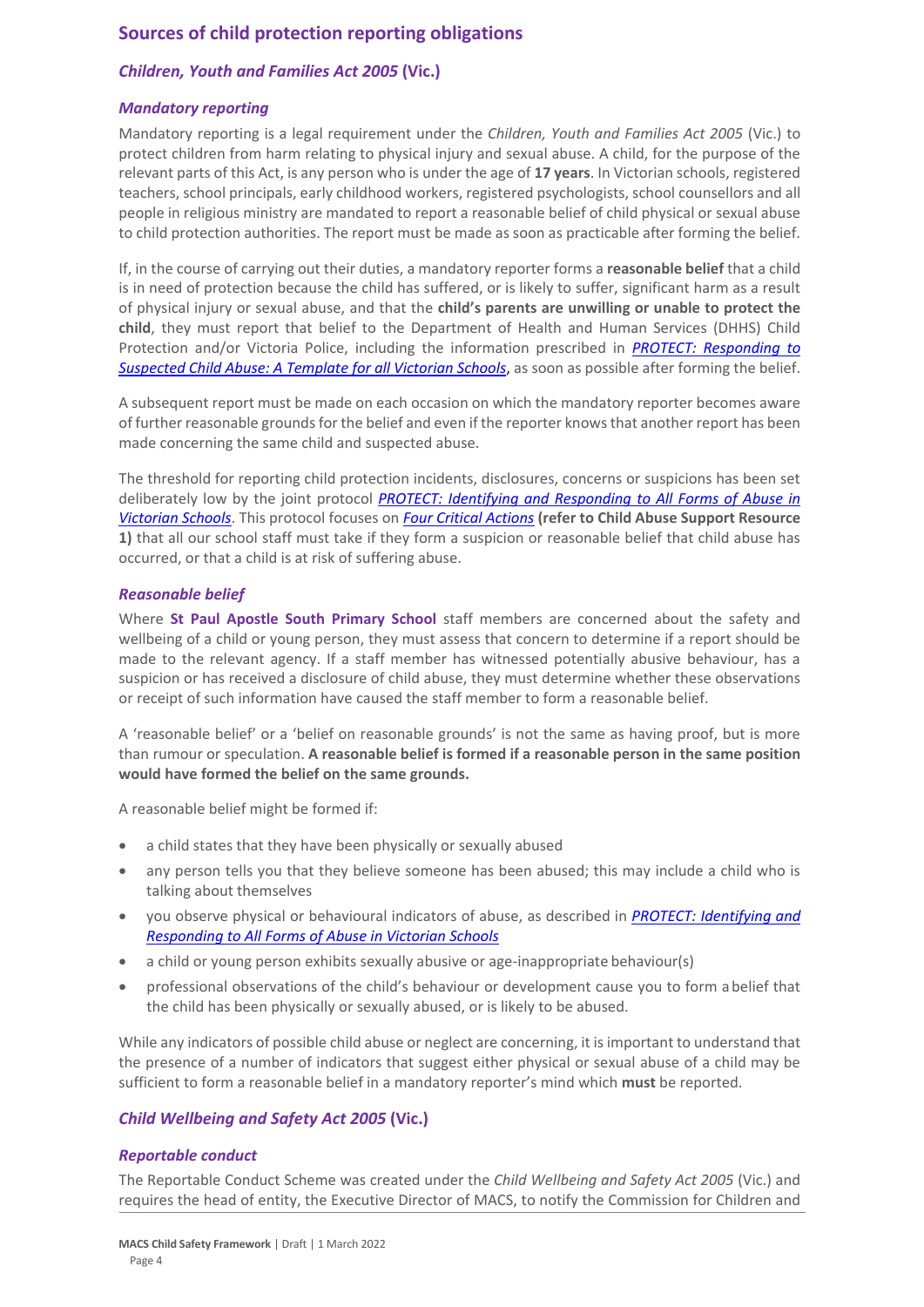Young People (CCYP) if an allegation of reportable conduct (a reportable allegation) is made against one of its employees.

**Employees** can include a principal, teacher, administrative or corporate staff member, board or school council employee, contractor, volunteer, school doctor/nurse/medical professional, allied health staff member, or minister of religion or religious leader. It may also include former employees.

**Reportable conduct** is defined under the *Child Wellbeing and Safety Act 2005* (Vic.) to mean a sexual offence, sexual misconduct or physical violence committed against, with or in the presence of a child, behaviour causing significant emotional or psychological harm to a child, or significant neglect of a child.

A **reportable allegation** means any information that leads a person to form a reasonable belief that an employee has committed reportable conduct or misconduct that may involve reportable conduct, whether or not the conduct or misconduct is alleged to have occurred within the course of the person's employment.

The Reportable Conduct Scheme imposes obligations on the head of entity (governing authority). For **St Paul Apostle South Primary School**, the Executive Director of our governing body MACS, through our Principal, will:

- have in place systems to prevent reportable conduct and, if reportable conduct is alleged, to ensure allegations are brought to the attention of the Executive Director at the earliest opportunity for investigation and response
- ensure that the CCYP is notified and given updates on the organisation's response to an allegation by contacting the Employee Relations Unit on 03 9267 0431 o[r ceoir@macs.vic.edu.au](mailto:ceoir@macs.vic.edu.au)
- report to Victoria Police as soon as they become aware that a reportable allegation may involve suspected child abuse or criminal conduct.

Reportable conduct may also include historical reportable allegations. More guidance can be found in *[Reportable Conduct Scheme](https://ccyp.vic.gov.au/assets/resources/RCSInfoSheetUpdates/Historical-Allegations-110718.pdf) – Historical allegations*.

All school staff are required to notify the Principal or, if the Principal is involved in the allegation, a member of the Leadership Team, Regional General Manager or the Executive Director, if they have a reportable allegation. The Principal or a member of the Leadership Team or Regional General Manager (as applicable) must notify the MACS Employee Relations Unit of the allegation of reportable conduct as soon as possible, which in turn will immediately notify the Executive Director.

The Reportable Conduct Scheme does not change mandatory reporting or other reporting obligations, including internal reporting and reporting criminal behaviour to Victoria Police. Reportable conduct reporting should be done in addition to these other reporting obligations.

**All allegations of reportable conduct must be referred to the MACS Employee Relations Unit** as soon as a Principal or a member of the Leadership Team, or Regional General Manager (as applicable) becomes aware of it. For further support and advice regarding reporting conduct at **St Paul Apostle South Primary School** under the Reportable Conduct Scheme, contact the MACS Employee Relations Unit on 03 9267 0431 o[r ceoir@macs.vic.edu.au.](mailto:ceoir@macs.vic.edu.au)

# *Crimes Act 1958* **(Vic.)**

In response to the *[Betrayal of Trust](http://www.parliament.vic.gov.au/file_uploads/Inquiry_into_Handling_of_Abuse_Volume_2_FINAL_web_y78t3Wpb.pdf)* report, three criminal offences were introduced under the *Crimes Act 1958* (Vic.):

- **[failure to disclose offence](http://www.justice.vic.gov.au/home/safer%2Bcommunities/protecting%2Bchildren%2Band%2Bfamilies/failure%2Bto%2Bdisclose%2Boffence)**, which requires adults to report to Victoria Police a reasonable belief that a sexual offence has been committed against a child by another adult
- **[failure to protect offence](http://www.justice.vic.gov.au/home/safer%2Bcommunities/protecting%2Bchildren%2Band%2Bfamilies/failure%2Bto%2Bprotect%2Boffence)**, which applies to people in positions of authority within organisations, who knew of a risk of child sexual abuse by someone in the organisation and failed to reduce or remove the risk
- **[grooming offence](http://www.justice.vic.gov.au/home/safer%2Bcommunities/protecting%2Bchildren%2Band%2Bfamilies/grooming%2Boffence)**, which targets communication with a child or their parents with the intent of committing child sexual abuse.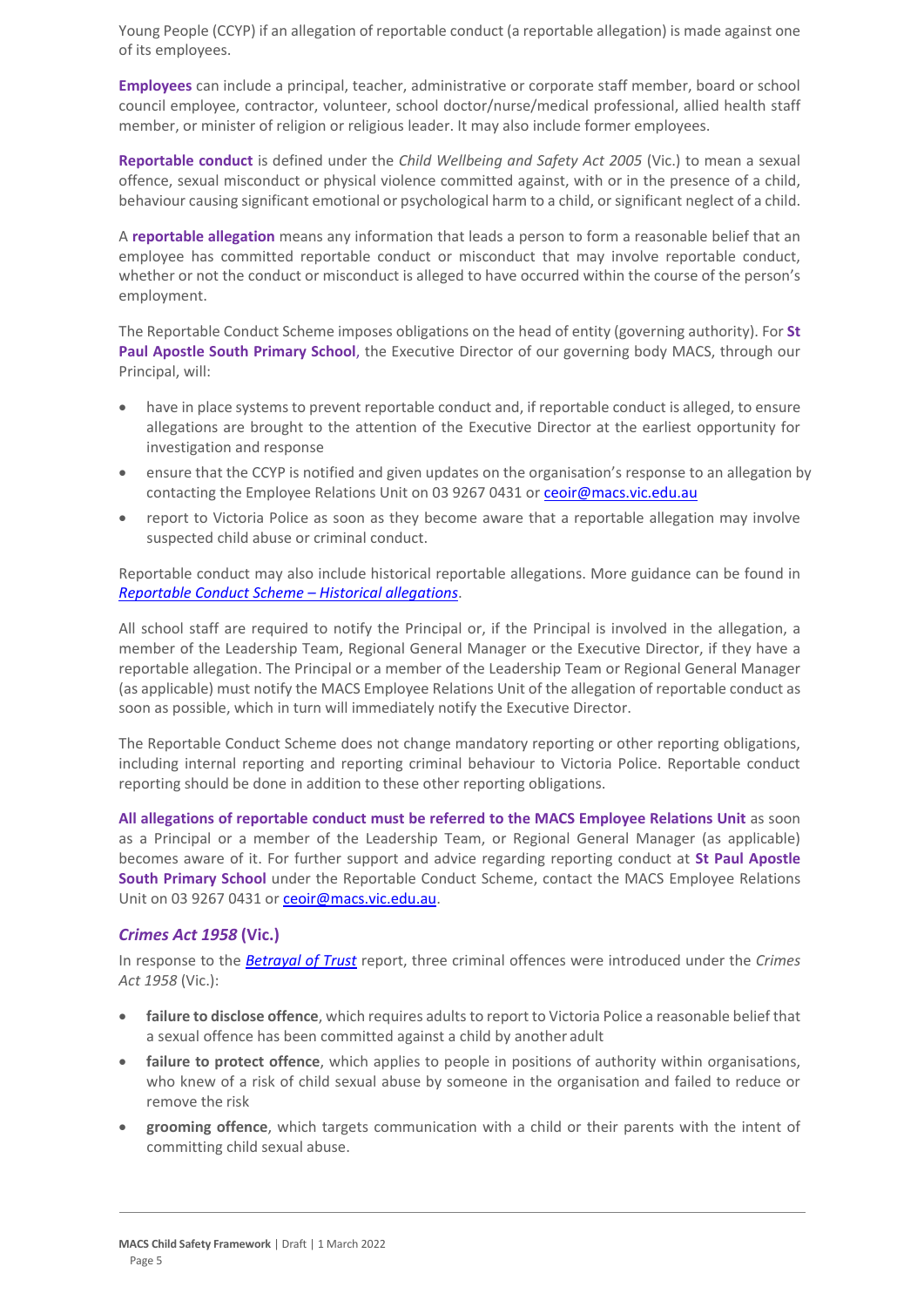#### <span id="page-5-0"></span>*Failure to disclose*

Any staff member at **St Paul Apostle South Primary School** who forms a reasonable belief that a sexual offence has been committed in Victoria by an adult against a child under 16 must disclose that information to Victoria Police.

Failure to disclose the information to Victoria Police is a criminal offence under section 327 of the *Crimes Act 1958* (Vic.) and applies to **all adults (18 years and over)** in Victoria, not just professionals who work with children.

The obligation is to disclose that information to Victoria Police as soon as it is practicable to do so, except in limited circumstances such as where the information has already been reported to DHHS Child Protection.

**Refer to Child Abuse Support Resource 2** for more information on when to report a concern that a child or young person has been sexually abused, or is in need of protection from sexual abuse.

For further information about the failure to disclose offence, see the Department of Justice and Community Safety's '[Failure to disclose offence](https://www.justice.vic.gov.au/safer-communities/protecting-children-and-families/failure-to-disclose-offence)' webpage and *[Betrayal of Trust: Fact Sheet](https://www.justice.vic.gov.au/sites/default/files/embridge_cache/emshare/original/public/2020/06/c5/7f42d28f3/betrayal_of_trust-organisational_duty_fact_sheet_2018%20.doc)*.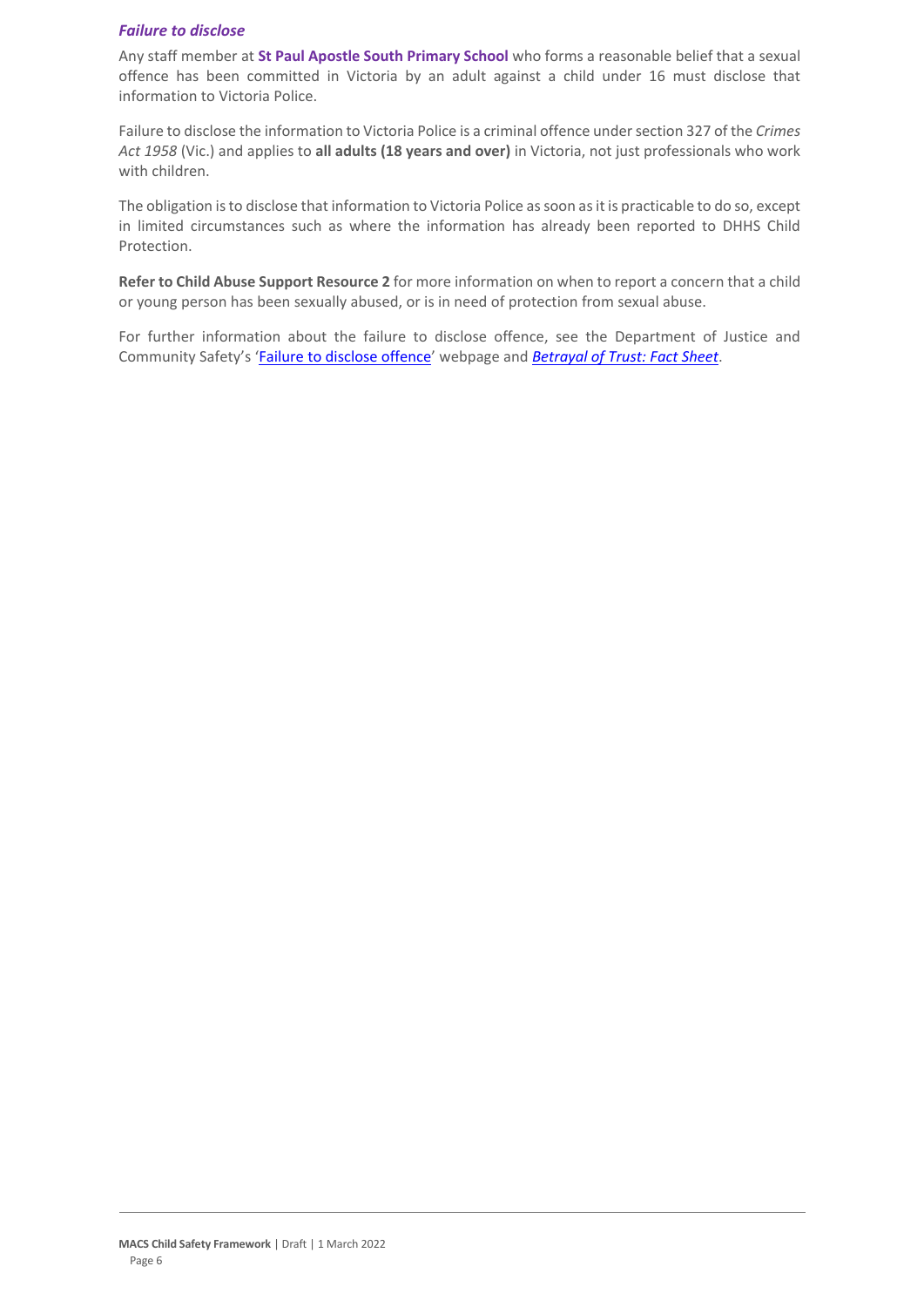#### **Failure to protect**

Any staff member at **St Paul Apostle South Primary School** in a position of authority who has the power or responsibility to remove risk, and becomes aware that an adult associated with the school (such as an employee, contractor, volunteer, sport coach or visitor) poses a risk of sexual abuse to a child **under 16** who is in the care or supervision of the school, must take all reasonable steps to reduce or remove that risk. At **St Paul Apostle South Primary School** this will include the Principal and Leadership Team.

Failure to take reasonable steps to protect a child in the school from the risk of sexual abuse from an adult associated with the school is a criminal offence under section 49O(1) of the *Crimes Act 1958* (Vic.).

For further information about the failure to protect offence, see the Department of Justice and Community Safety's '[Failure to protect](https://www.justice.vic.gov.au/safer-communities/protecting-children-and-families/failure-to-protect-a-new-criminal-offence-to)' webpage and *[Betrayal of Trust: Fact Sheet](https://www.justice.vic.gov.au/sites/default/files/embridge_cache/emshare/original/public/2020/06/e0/4460c5147/failure_to_protect_betrayal_of_trust_factsheet_2017.pdf)*.

#### **Grooming**

The offence of grooming prohibits predatory conduct designed to prepare or 'groom' a child for future sexual activity and is contained in section 49M(1) of the *Crimes Act 1958* (Vic.). The offence applies to communication with children **under 16 years**.

Grooming can be conducted in person or online, for example via interaction through social media, web forums and emails. The offence can be committed by any person aged 18 years or over. It does not apply to communication between people who are both under 18 years of age.

For further information about the grooming offence, see the Department of Justice and Community Safety's '[Grooming offence](https://www.justice.vic.gov.au/safer-communities/protecting-children-and-families/grooming-offence)' webpage and *[Betrayal of Trust: Factsheet](https://www.justice.vic.gov.au/sites/default/files/embridge_cache/emshare/original/public/2020/06/e6/ea73d4b66/grooming_betrayal_of_trust_factsheet_2017.pdf)*.

For more information about managing and responding to the risk of abuse, see the DET's 'Student Sexual [Offending and Problem Sexual Behaviour](https://www2.education.vic.gov.au/pal/student-sexual-behaviours/policy)' and '[Risk Management](https://www2.education.vic.gov.au/pal/risk-management-schools/policy) – Schools' webpages.

#### *Education and Training Reform Act 2006* **(Vic.) – child safety obligations**

From a child safety perspective, the key functions of the *Education and Training Reform Act 2006* (Vic.) are to:

- require **St Paul Apostle South Primary School** to notify the Victorian Institute of Teaching (VIT) of action taken against a registered teacher or early childhood teacher in response to allegations of serious misconduct or if the school becomes aware that the teacher is currently charged with, or convicted or found guilty of, certain offences including sexual offences
- ensure compliance with the Victorian Child Safe Standards as a requirement of registration for all Victorian schools.

**St Paul Apostle South Primary School** and our governing body must ensure that the care, safety and welfare of all students attending the school are in accordance with all applicable Victorian and Commonwealth laws, and that all staff employed at the school are advised of their obligations to child safety.

#### *Wrongs Act 1958* **(Vic.) and duty of care**

#### *Organisational duty of care*

The *Wrongs Act 1958* (Vic.) creates an organisational liability for child abuse for organisations that exercise care, supervision or authority over children. This is colloquially referred to as an 'organisational duty of care'.

We and our governing body owe a duty to take reasonable precautions to prevent the abuse (sexual or physical) of a child (under 18) by an individual associated with the school while the child is under the care, supervision or authority of the school.

Individuals associated with the school can include employees, volunteers, office holders, contractors, ministers of religion and religious leaders.

Reasonable precautions that a school could take are not defined in the *Wrongs Act 1958* (Vic.) but, as examples, the following measures are what courts have previously considered to be reasonable precautions in the context of organisational child abuse: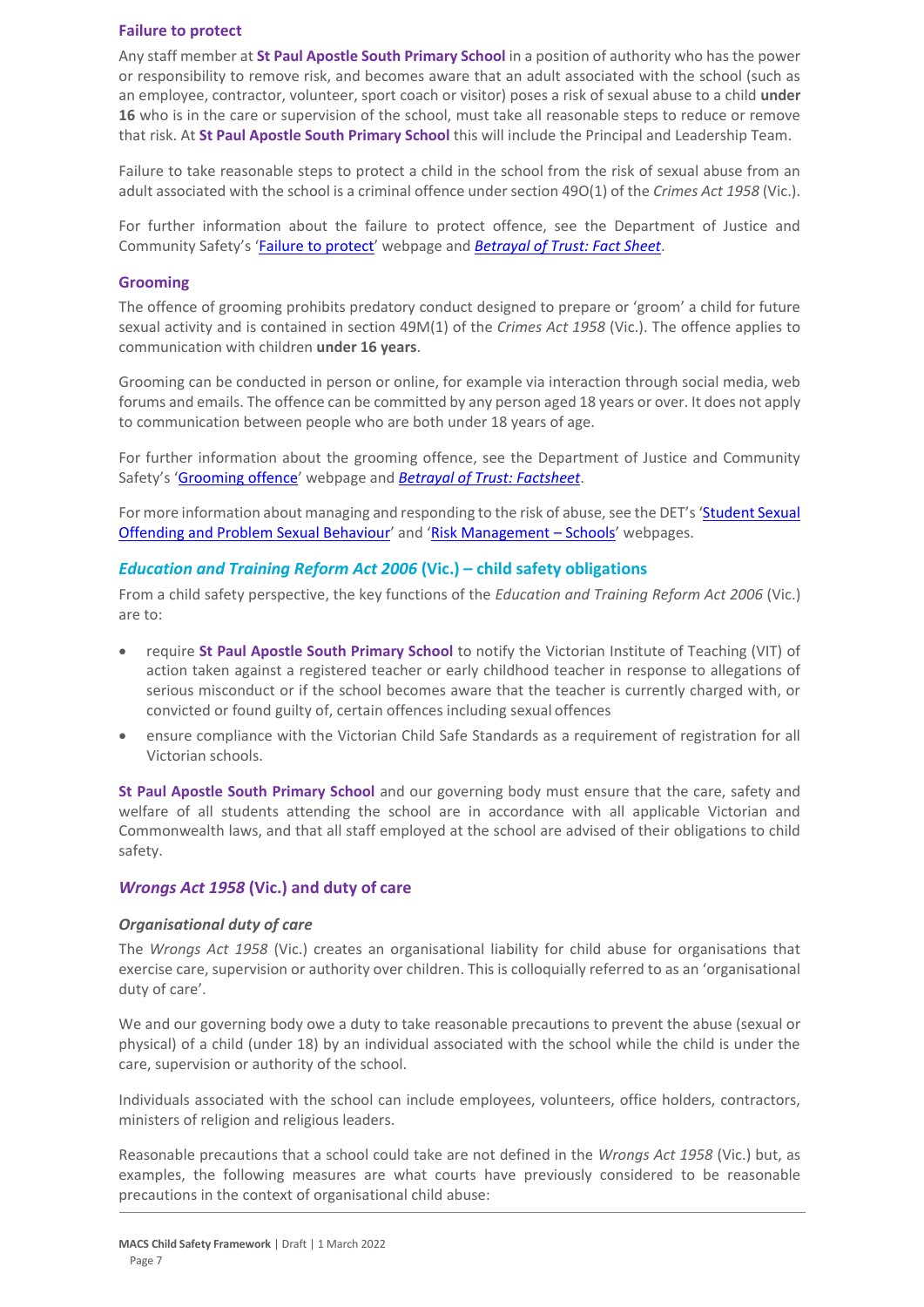- conducting employment screening and reference checking
- providing supervision and training
- implementing systems to provide early warning of possible offences
- performing random and unannounced inspections to deter misconduct
- encouraging children and adults to notify authorities or parents about any signs of aberrant or unusual behaviour.

#### **School staff duty of care**

School staff have a duty to take reasonable steps to protect children and young people under their care and supervision from harm that is reasonably foreseeable (this duty applies to all school staff). The question of what constitutes reasonable steps will depend on the individual circumstances of each case.

A staff member may breach their duty of care towards a student if they fail to act in the way a reasonable or diligent professional would have acted in the same situation.

For more information on the scope of staff duty of care obligations and examples of reasonable steps they can take in relation to suspected child abuse, refer to the protocol *[PROTECT: Identifying and](http://www.education.vic.gov.au/Documents/about/programs/health/protect/ChildSafeStandard5_SchoolsGuide.pdf)  [Responding to All Forms of Abuse in Victorian Schools.](http://www.education.vic.gov.au/Documents/about/programs/health/protect/ChildSafeStandard5_SchoolsGuide.pdf)*

# **Victorian Charter of Human Rights and Responsibilities**

While Victorian Catholic schools are not bound by the *Charter of Human Rights and Responsibilities Act 2006* (Vic.), the following principle should be noted:

School staff are required to respond to suspected child abuse with proper consideration for human rights and, when making decisions and taking actions in response to suspected child abuse, to act compatibly with human rights. This means that school staff should take into account the right to protection without discrimination, the right to protection from torture and cruel, inhuman or degrading treatment, and the right to privacy when responding to suspected child abuse.

#### **Required actions under this Policy**

We and our governing body have a moral, legal and mission-driven responsibility to create nurturing school environments where children and young people are respected and their voices heard, and where they are safe and feel safe.

Our governing body and every person involved in **St Paul Apostle South Primary School** has a responsibility to understand the important and specific role they have individually and collectively to ensure that the wellbeing and safety of all children and young people are at the forefront of all they do and every decision they make.

It is our governing body's policy that all schools display the *[Four Critical Actions for Schools: Responding](http://www.education.vic.gov.au/Documents/about/programs/health/protect/FourCriticalActions_ChildAbuse.pdf)  [to Incidents, Disclosures and Suspicions of Child Abuse](http://www.education.vic.gov.au/Documents/about/programs/health/protect/FourCriticalActions_ChildAbuse.pdf)* diagram in staffrooms and other strategic areas of the school to ensure all school staff are aware of the actions to take as soon as they witness a child protection incident, receive a disclosure or form a reasonable suspicion or belief that a child has been, or is at risk of being, abused.

#### **Staff awareness and training**

All teachers, mandatory reporters and all other staff at **St Paul Apostle South Primary School** will be made aware of and receive training in relation to their mandatory reporting obligations. The school's procedures and process for ensuring that staff are aware of their obligations and the consequences for failing to comply with those obligations are set out in **Child Abuse Support Resource 3**.

# **Responding to and reporting child protection concerns**

The approach to responding to and reporting child protection concerns in the joint protocol incorporates *[Four Critical Actions for Schools: Responding to Incidents, Disclosures and Suspicions of Child Abuse](http://www.education.vic.gov.au/Documents/about/programs/health/protect/FourCriticalActions_ChildAbuse.pdf)* **[\(refer](http://www.education.vic.gov.au/Documents/about/programs/health/protect/FourCriticalActions_ChildAbuse.pdf)  [to Child Abuse Support Resource 1\)](http://www.education.vic.gov.au/Documents/about/programs/health/protect/FourCriticalActions_ChildAbuse.pdf)**[.](http://www.education.vic.gov.au/Documents/about/programs/health/protect/FourCriticalActions_ChildAbuse.pdf)

At **St Paul Apostle South Primary School** a staff member must act, and follow the Four Critical Actions, as soon as they become aware of a child protection incident – that is, when **a child is experiencing, or is at risk of experiencing, abuse**.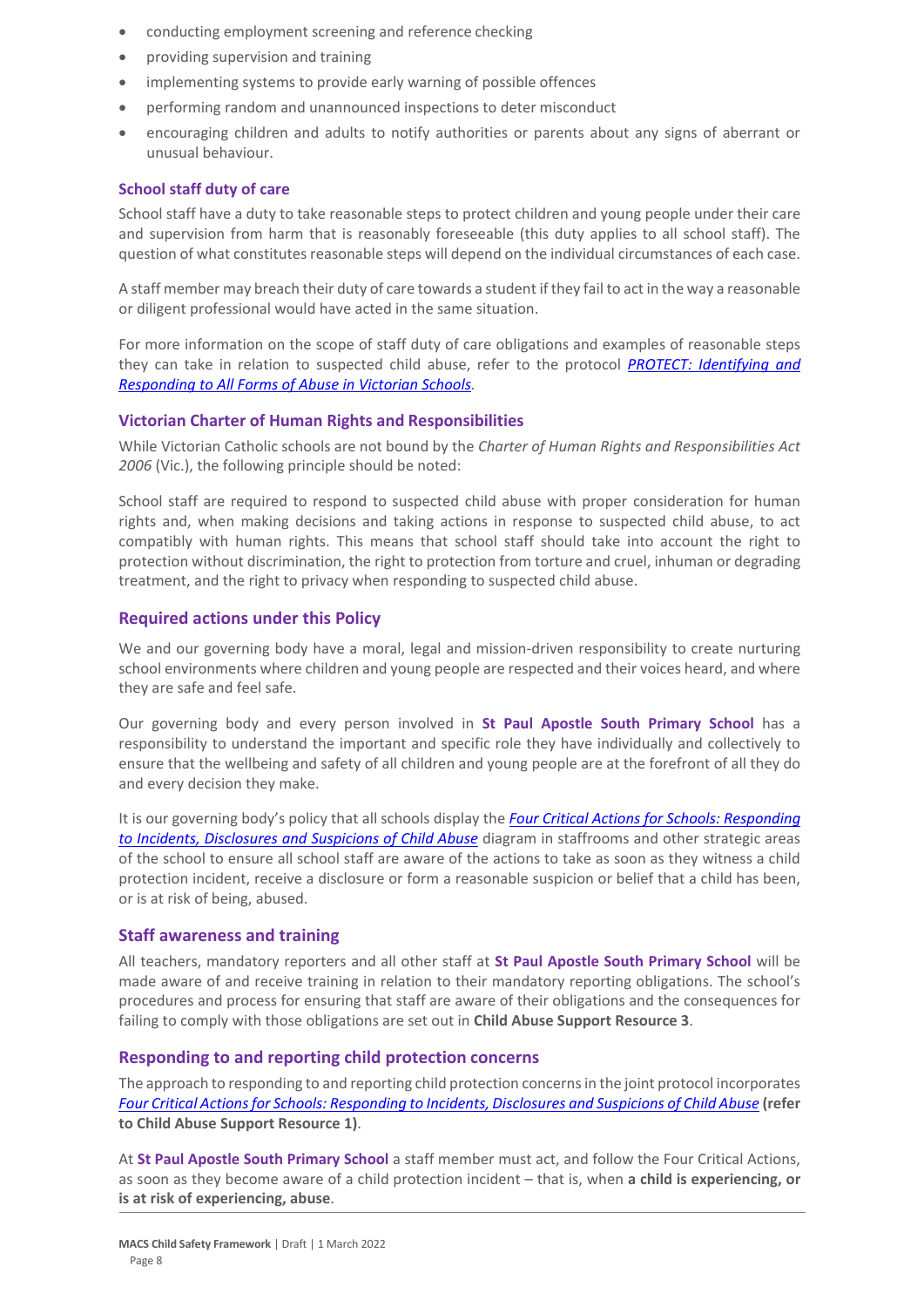# **Becoming aware of a child protection incident**

There are four main ways in which a school staff member may become aware that a child is experiencing, or is at risk of experiencing, abuse:

#### **1. Witnessing an incident**

If you witness an incident where you believe a child has been subjected to, or may be at risk of, abuse, including exposure to family violence, you must first take immediate action to protect the safety of the child or children involved and then refer to *[Four Critical Actions for Schools: Responding](http://www.education.vic.gov.au/Documents/about/programs/health/protect/FourCriticalActions_ChildAbuse.pdf)  [to Incidents, Disclosures and Suspicions of Child Abuse](http://www.education.vic.gov.au/Documents/about/programs/health/protect/FourCriticalActions_ChildAbuse.pdf)*.

# **2. Forming a suspicion or reasonable belief**

All suspicions that a child has been, is being or is at risk of being abused must be taken seriously, including suspicions that the abuse is taking or may take place outside school grounds or areas. If your suspicion develops into a reasonable belief, you must act and refer to *[Four Critical Actions for](http://www.education.vic.gov.au/Documents/about/programs/health/protect/FourCriticalActions_ChildAbuse.pdf)  [Schools: Responding to Incidents, Disclosures and Suspicions of Child Abuse](http://www.education.vic.gov.au/Documents/about/programs/health/protect/FourCriticalActions_ChildAbuse.pdf)*.

# **3. Receiving a disclosure about or from a current student**

All disclosures must be treated seriously. You should immediately refer to *[Four Critical Actions for](http://www.education.vic.gov.au/Documents/about/programs/health/protect/FourCriticalActions_ChildAbuse.pdf)  [Schools: Responding to Incidents, Disclosures and Suspicions of Child Abuse](http://www.education.vic.gov.au/Documents/about/programs/health/protect/FourCriticalActions_ChildAbuse.pdf)*[.](http://www.education.vic.gov.au/Documents/about/programs/health/protect/FourCriticalActions_ChildAbuse.pdf)

#### **4. Receiving a disclosure about or from a formerstudent**

If you receive a disclosure from a former student about historical abuse, you must act. If the former student is currently of school age and attending a Victorian school, you must immediately refer to *[Four Critical Actions for Schools: Responding to Incidents, Disclosures and Suspicions of Child Abuse](http://www.education.vic.gov.au/Documents/about/programs/health/protect/FourCriticalActions_ChildAbuse.pdf)*[.](http://www.education.vic.gov.au/Documents/about/programs/health/protect/FourCriticalActions_ChildAbuse.pdf)

If the former student is no longer of school age or attending a Victorian school, you must still report the disclosure to [DHHS Child Protection](https://www.education.vic.gov.au/about/contact/Pages/reportingabuse.aspx)[.](http://www.education.vic.gov.au/about/contact/Pages/reportingabuse.aspx?Redirect=1)

#### *Notes and records*

**St Paul Apostle South Primary School**staff members are to keep clear and comprehensive notes relating to incidents, disclosures and allegations of child abuse using *[PROTECT: Responding to Suspected Child](http://www.education.vic.gov.au/Documents/about/programs/health/protect/PROTECT_Responding_TemplateSchools.pdf)  [Abuse: A Template for all Victorian Schools](http://www.education.vic.gov.au/Documents/about/programs/health/protect/PROTECT_Responding_TemplateSchools.pdf)*.

Even if a **St Paul Apostle South Primary School** staff member decides not to make a report, they must still accurately document their notes relating to the incident, disclosure or allegation of child abuse using *[PROTECT: Responding to Suspected Child Abuse: A Template for all Victorian Schools](http://www.education.vic.gov.au/Documents/about/programs/health/protect/PROTECT_Responding_TemplateSchools.pdf)*.

Notes and records must be kept securely on school grounds and must not be destroyed as they may be needed at a later time.

#### *Disclosures*

It is the role of **St Paul Apostle South Primary School** staff members to reassure and support a child or young person who makes a disclosure of abuse. However, school staff members should never promise to keep any disclosures confidential, as all disclosures of abuse must be reported.

The role of **St Paul Apostle South Primary School** staff remains the same if disclosures are made by a parent/carer or a sibling, or if disclosures involve family violence.

For strategies on how to manage a disclosure, refer to *[PROTECT: Identifying and Responding to All Forms](http://www.education.vic.gov.au/Documents/about/programs/health/protect/ChildSafeStandard5_SchoolsGuide.pdf)  [of Abuse in Victorian Schools.](http://www.education.vic.gov.au/Documents/about/programs/health/protect/ChildSafeStandard5_SchoolsGuide.pdf)*

# **The Four Critical Actions**

There are Four Critical Actions which must be taken when responding to and reporting a child protection incident, disclosure or suspicion:

- 1. Responding to an Emergency
- 2. Reporting to Authorities
- 3. Contacting Parents/Carers
- 4. Providing Ongoing Support.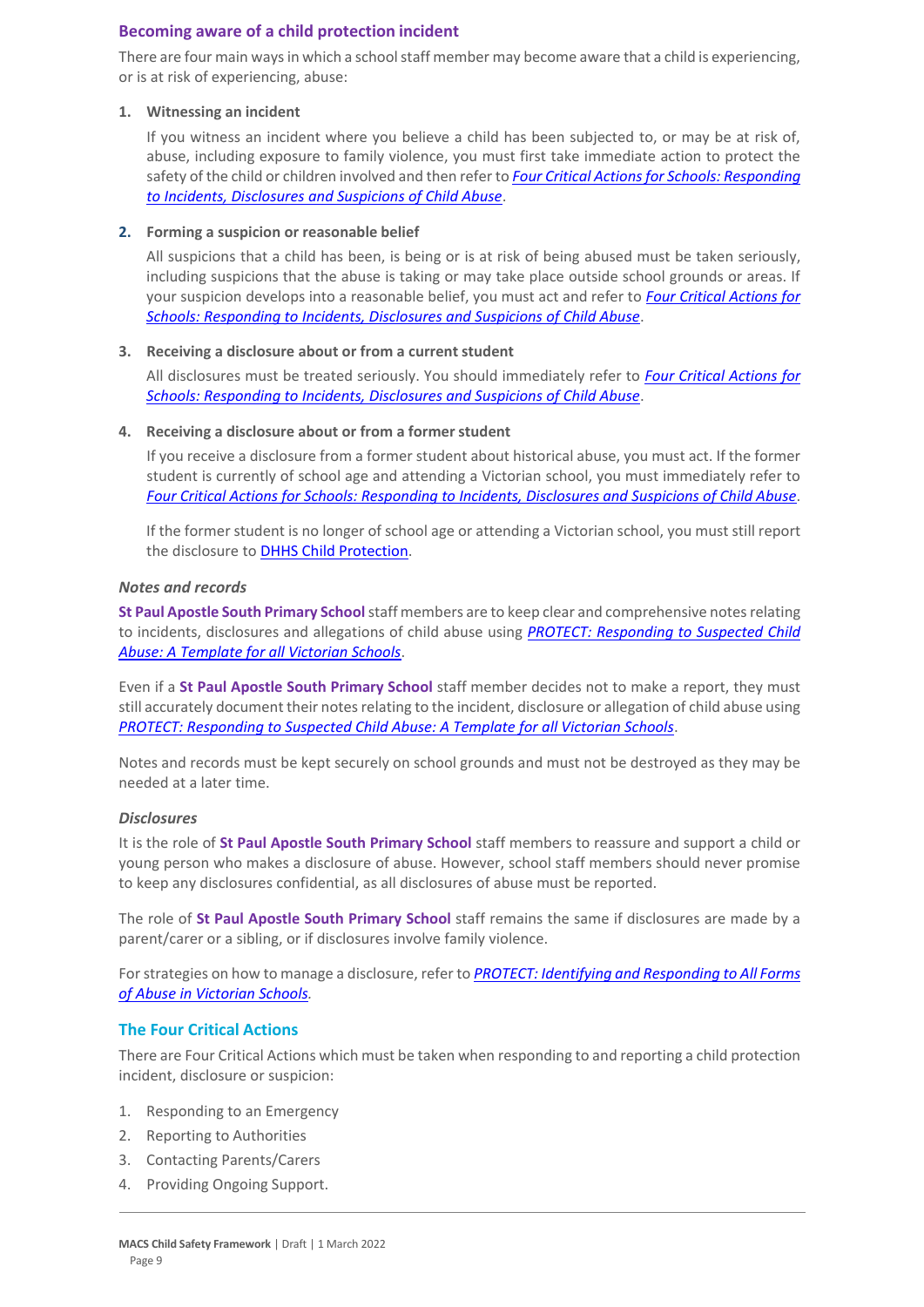# *Critical Action 1: Responding to an Emergency*

This first step is only applicable if a child **has just been abused** or **is at risk of immediate harm**. If this is not the case, go straight to **Critical Action 2: Reporting to Authorities.**

If the child **has just been abused or is at risk of immediate harm**, you must take reasonable steps to protect the child, including:

- separating the alleged victim and others involved, ensuring that if the parties involved are all present at the school, they are supervised separately by a school staffmember
- arranging and providing urgent medical assistance where necessary, including administering first aid or calling 000 for an ambulance
- calling 000 for urgent police assistance if the person who is alleged to have engaged in the abuse poses an immediate risk to the health and safety of any person.

If the child protection incident has occurred at **St Paul Apostle South Primary School** staff should also ensure that reasonable steps are taken to preserve the environment, the clothing and other items, and to prevent any potential witnesses (including school staff members, volunteers and contractors) from discussing the incident until Victoria Police or relevant authorities arrive on the premises.

# *Critical Action 2: Reporting to Authorities*

All forms and instances of suspected or alleged child abuse must be reported to the appropriate authority.

Once immediate health and safety concerns have been addressed, the **St Paul Apostle South Primary School** staff member must take steps to report the incident, suspicion or disclosure of child abuse as soon as practicable. Failure to report physical and sexual child abuse may amount to a criminal offence (refer t[o Failure to disclose\)](#page-5-0).

There are different reporting procedures depending on:

- whether the source of the suspected or alleged abuse comes from within the school or within the family or community of the child
- the type of abuse.

In all cases, **St Paul Apostle South Primary School** staff members must report internally to the Principal or, if the Principal is involved in the allegation, the Leadership Team.

# Additionally:

- where the source of the abuse comes from within **St Paul Apostle South Primary School** that is, the suspected or alleged abuse involves a school staff member, volunteer, allied health professional, officer/office holder, contractor or visitor at **St Paul Apostle South Primary School** it must be reported to Victoria Police
- where the suspicion, belief or disclosure relates to sexual abuse or grooming, it must be reported to Victoria Police
- where the source of the abuse comes from within the family or community and is not sexual abuse or grooming, it must be reported to DHHS Child Protection.

The DHHS and DET have deliberately set a low threshold for the formation of a 'reasonable belief'. For more information, refer to the [Reasonable belief](#page-3-0) section of this Policy.

*[Four Critical Actions for Schools: Responding to Incidents, Disclosures and Suspicions of Child Abuse](http://www.education.vic.gov.au/Documents/about/programs/health/protect/FourCriticalActions_ChildAbuse.pdf)* requires all school staff to report all incidents, suspicions and disclosures of abuse as soon as possible to the relevant authorities.

# *How to make a mandatory report*

The table below describes the information to include when making a **mandatory report** about child abuse or child protection concerns. If a child is at immediate risk of harm, contact Victoria Police immediately.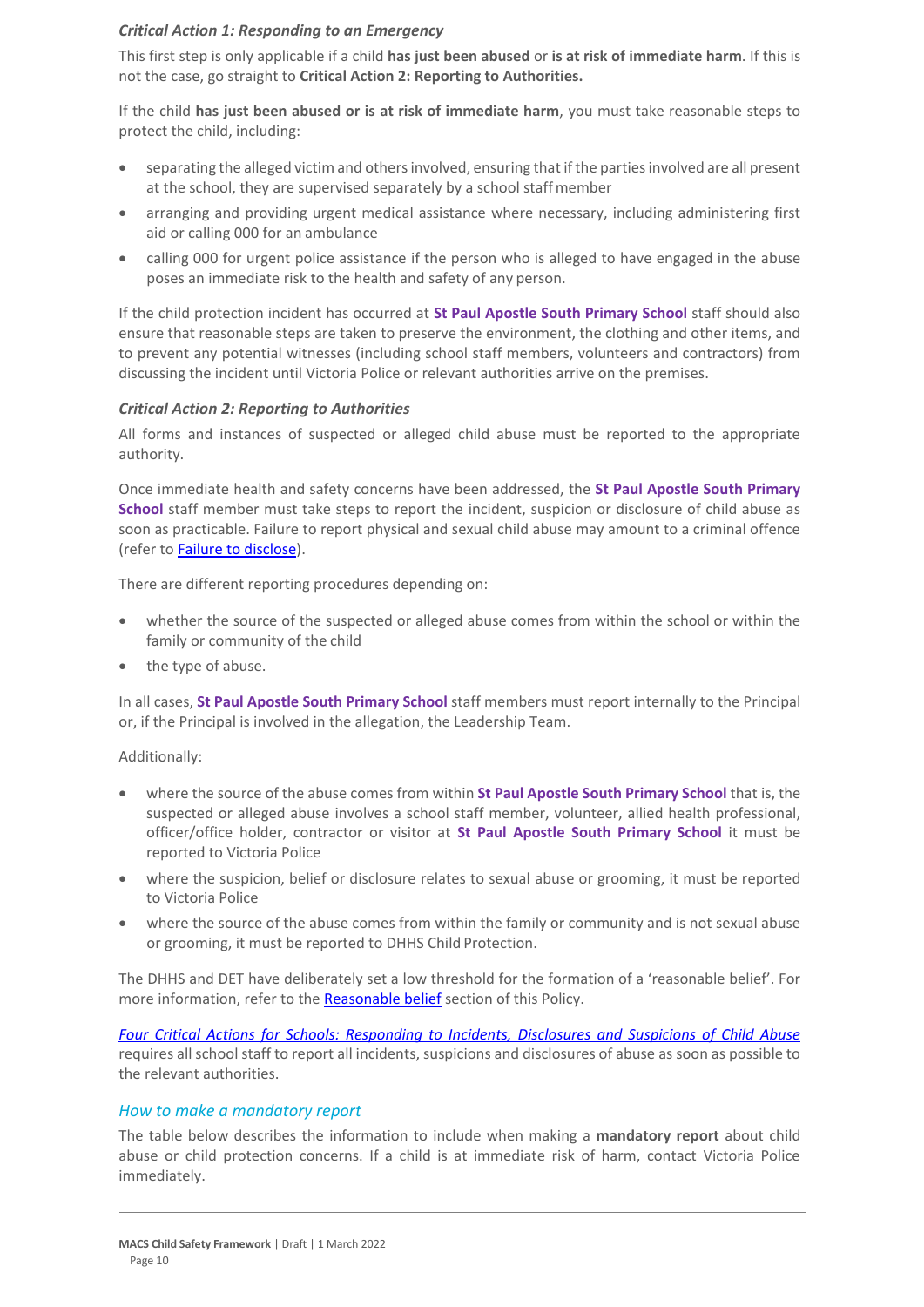| <b>Making a Mandatory Report</b> |                                                                                                                                                                                                                                                                                                                                                |  |  |
|----------------------------------|------------------------------------------------------------------------------------------------------------------------------------------------------------------------------------------------------------------------------------------------------------------------------------------------------------------------------------------------|--|--|
| <b>Step</b>                      | <b>Description</b>                                                                                                                                                                                                                                                                                                                             |  |  |
| 1. Keep notes                    | Keep comprehensive notes that are dated and include the following information:                                                                                                                                                                                                                                                                 |  |  |
|                                  | a description of the concerns (e.g. physical injuries, student behaviour)<br>$\bullet$<br>the source of those concerns (e.g. observation, report from child or another<br>$\bullet$<br>person)<br>the actions taken as a result of the concerns (e.g. consultation with the principal,<br>$\bullet$<br>report to DHHS Child Protection, etc.). |  |  |
|                                  | St Paul Apostle South Primary School staff can use the template provided in PROTECT:<br>Responding to Suspected Child Abuse: A Template for all Victorian Schools to record<br>their notes.                                                                                                                                                    |  |  |
| 2. Discuss<br><b>concerns</b>    | Due to the complexity of child abuse incidents, disclosures and suspicions, it is<br>recommended that concerns and observations regarding suspected physical or sexual<br>abuse of a child are discussed with the Principal or a member of the Leadership Team<br>and/or via the MACS Student Wellbeing Information Line.                      |  |  |
|                                  | This is not a legal requirement; however, it will help to ensure support is provided to<br>all involved in matters of this nature. The confidentiality of these discussions must be<br>maintained.                                                                                                                                             |  |  |
|                                  | You should then make your own assessment about whether you are required to make<br>a report about the child or young person and to whom the report should be made.                                                                                                                                                                             |  |  |
|                                  | It is important to remember that the duty to report abuse or suspicions of abuse<br>exists even if the Principal, member of the Leadership Team or a representative of<br>MACS advises you not to proceed with reporting suspected abuse.                                                                                                      |  |  |
| 3. Gather and<br>document        | Gather the relevant information necessary to make the report. This should include the<br>following:                                                                                                                                                                                                                                            |  |  |
| <b>information</b>               | full name, date of birth and residential address of the child or young person<br>$\bullet$<br>details of the concerns and the reasons for those concerns<br>$\bullet$<br>your involvement with the child or young person<br>$\bullet$<br>details of any other agencies which may be involved with the child or young person.<br>$\bullet$      |  |  |
|                                  | This information should be collected and documented using <b>PROTECT: Responding to</b><br>Suspected Child Abuse: A Template for all Victorian Schools. The template is to be used<br>to record as much information as possible to provide when you make your report to<br>either Victoria Police or DHHS Child Protection.                    |  |  |
|                                  | It is critical that completing the template does not impact on reporting times - if a child<br>is in immediate danger, St Paul Apostle South Primary School staff need to report the<br>matter to Victoria Police immediately.                                                                                                                 |  |  |
| 4. Make the                      | To report concerns which are life-threatening, phone 000 or the local police station.                                                                                                                                                                                                                                                          |  |  |
| report                           | Where the source of the abuse comes from within St Paul Apostle South Primary<br>School, that is, the suspected or alleged abuse involves a St Paul Apostle South Primary<br>School staff member, volunteer, allied health practitioner, officer/office holder,<br>contractor or visitor at the school:                                        |  |  |
|                                  | contact Victoria Police, which will contact DHHS Child Protection when appropriate<br>$\bullet$<br>report internally to:<br>$\bullet$                                                                                                                                                                                                          |  |  |
|                                  | the Principal, or the Leadership Team if the Principal is involved in the<br>allegation                                                                                                                                                                                                                                                        |  |  |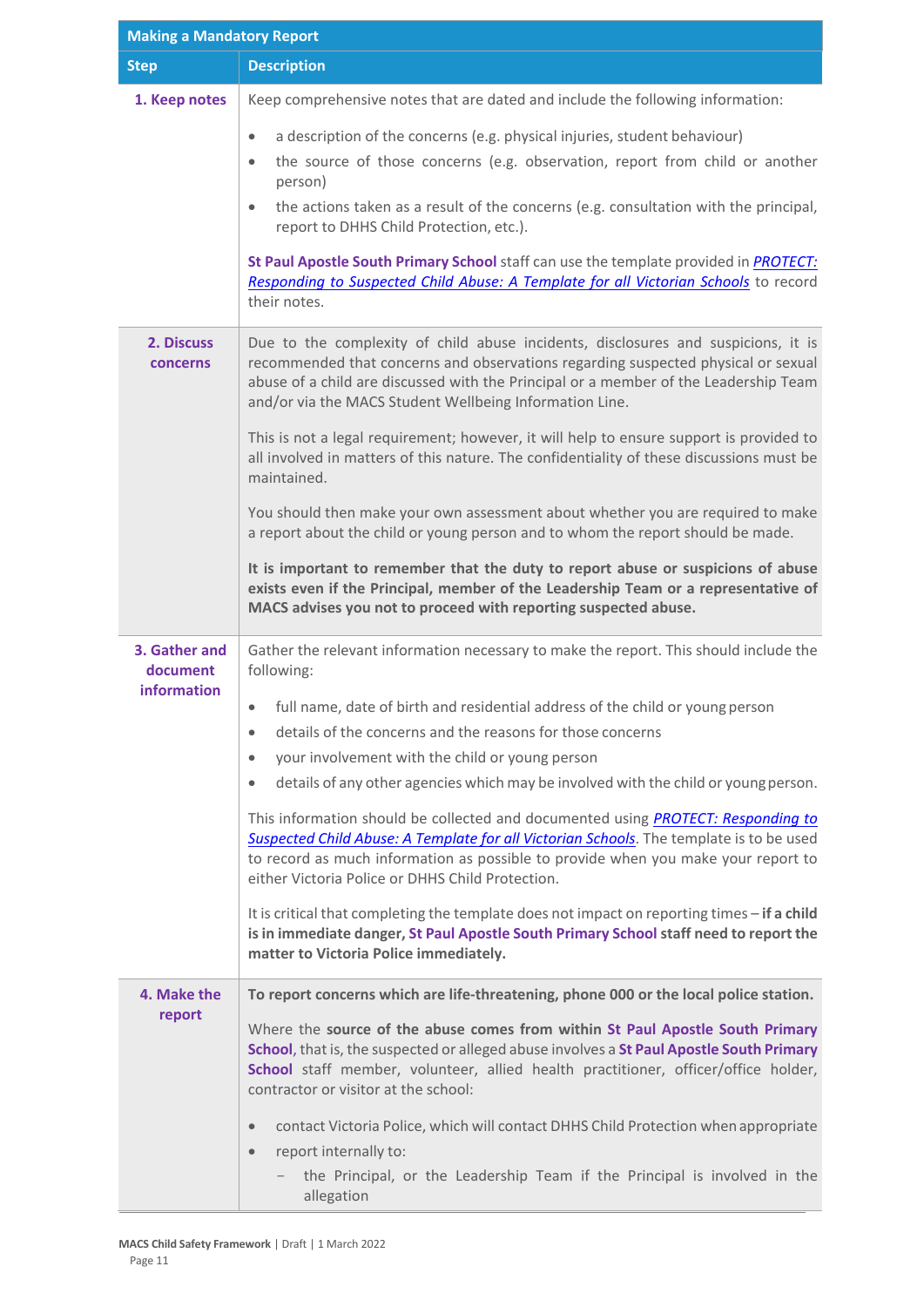| <b>Making a Mandatory Report</b>                                 |                                                                                                                                                                                                                                                                                                                                                                                                                                                                                                                                                                                                                                                                                                                                                                                         |  |
|------------------------------------------------------------------|-----------------------------------------------------------------------------------------------------------------------------------------------------------------------------------------------------------------------------------------------------------------------------------------------------------------------------------------------------------------------------------------------------------------------------------------------------------------------------------------------------------------------------------------------------------------------------------------------------------------------------------------------------------------------------------------------------------------------------------------------------------------------------------------|--|
| <b>Step</b>                                                      | <b>Description</b>                                                                                                                                                                                                                                                                                                                                                                                                                                                                                                                                                                                                                                                                                                                                                                      |  |
|                                                                  | MACS Student Wellbeing Information Line (9267 0228).<br>Where the source of the suspected or alleged abuse comes from within the child's<br>family or community, you must:<br>report sexual abuse and grooming to Victoria Police<br>$\bullet$<br>report the matter to <b>DHHS Child Protection</b> if you consider the child to be in need<br>$\bullet$<br>of protection due to child abuse, or that they have been, are being or are at risk of<br>being harmed due to any form of abuse, including family violence. If after hours,<br>call the Child Protection Emergency Service on 13 12 78<br>report internally to:<br>$\bullet$<br>the Principal, or a member of the Leadership Team if the Principal is<br>unavailable<br>MACS Student Wellbeing Information Line (9267 0228). |  |
| <b>5. Document</b><br>written records<br>of report               | Make a written record of the report, including the following information:<br>the date and time of the report, and a summary of what was reported<br>$\bullet$<br>the name and position of the person who made the report, and the person who<br>$\bullet$<br>received the report.<br>The information initially recorded in PROTECT: Responding to Suspected Child Abuse: A<br>Template for all Victorian Schools and any additional information provided to either<br>Victoria Police or DHHS Child Protection are to be stored securely and maintained<br>indefinitely by St Paul Apostle South Primary School to ensure that records are<br>accessible upon request by external authorities investigating the matter.                                                                 |  |
| <b>6. Additional</b><br>steps for<br>overseas<br><b>students</b> | Where a child protection incident, disclosure or suspicion involves an international<br>student at the school and the school has issued a Confirmation of Appropriate<br>Accommodation and Welfare (CAAW) letter for that student (thereby assuming<br>responsibility for the child's accommodation, support and general welfare), the school<br>will also need to contact the Victorian Registration and Qualifications Authority<br>(VRQA).                                                                                                                                                                                                                                                                                                                                           |  |

# *Reporting that is non-mandatory*

**St Paul Apostle South Primary School** staff members, volunteers, contractors and other service providers who are not mandatory reporters nevertheless have professional and moral (and sometimes legal) obligations to report a child protection incident, disclosure or suspicion. Please refer to **St Paul Apostle South Primary School** protocols in relation to reporting a child protection incident, disclosure or suspicion that is not the subject of a mandatory reporting obligation.

# *How to report allegations of reportable conduct*

The table below describes the information to include when making **an allegation of reportable conduct**  about an employee (persons engaged by the entity such as volunteers, contractors, office holders, board members, board committee members, school advisory council members and officers of a religious body) at the school. The Reportable Conduct Scheme is in addition to a **St Paul Apostle South Primary School** staff member's mandatory reporting or criminal reporting obligations. Reference should also be made to the Reportable Conduct Policy if an allegation of reportable conduct is made.

Any allegations of criminal conduct, including physical violence, significant emotional or psychological abuse, sexual offences and significant neglect must be reported to Victoria Police as the priority. However, school staff members may find they also need to make an allegation of reportable conduct for the same incident.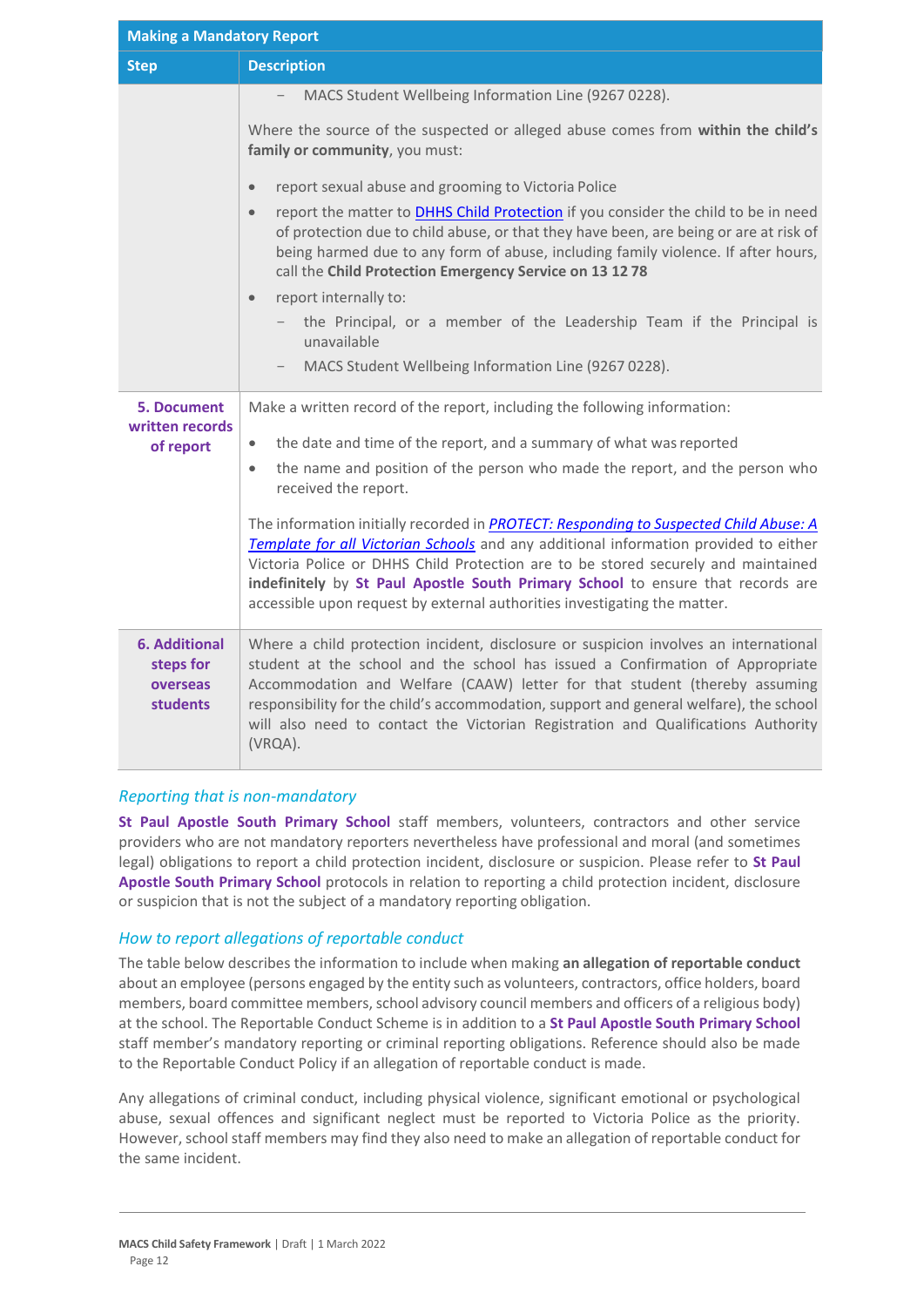For further support and advice regarding reporting conduct in **St Paul Apostle South Primary School** under the Reportable Conduct Scheme, contact the MACS Employee Relations Unit on 03 9267 0431 or [ceoir@macs.vic.edu.au.](mailto:ceoir@macs.vic.edu.au.)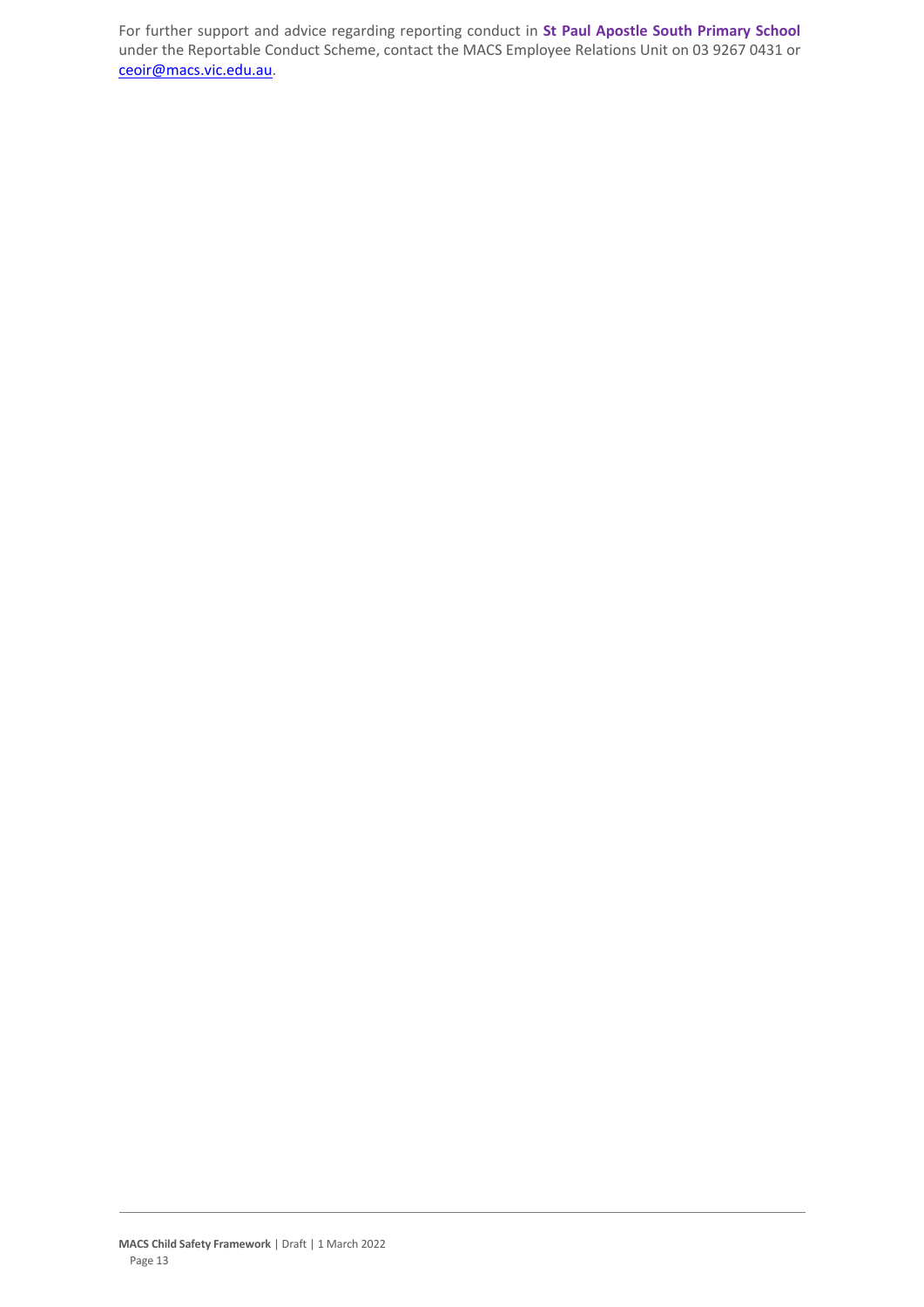| <b>Making an Allegation of Reportable Conduct</b> |                                                                                                                                                                                                                                                                                                                                                                                                                                                                                                                                                                                                                                               |  |
|---------------------------------------------------|-----------------------------------------------------------------------------------------------------------------------------------------------------------------------------------------------------------------------------------------------------------------------------------------------------------------------------------------------------------------------------------------------------------------------------------------------------------------------------------------------------------------------------------------------------------------------------------------------------------------------------------------------|--|
| <b>Step</b>                                       | <b>Description</b>                                                                                                                                                                                                                                                                                                                                                                                                                                                                                                                                                                                                                            |  |
| 1. Keep notes                                     | Keep comprehensive notes that are dated and include the following information:<br>a description of the concerns (e.g. physical injuries, student behaviour)<br>$\bullet$<br>the source of those concerns (e.g. observation, report from child or another<br>$\bullet$<br>person)<br>any actions taken as a result of the concerns (e.g. consultation with the<br>$\bullet$<br>Principal, report to DHHS Child Protection, etc.).                                                                                                                                                                                                              |  |
| <b>Make</b><br>2.<br>the<br>report                | As soon as a person forms a reasonable belief that an employee (persons engaged<br>by the entity such as volunteers, contractors, office holders, board members, board<br>committee members, school advisory council members and officers of a religious<br>body) at the school has engaged in reportable conduct or misconduct that may<br>involve reportable conduct, you must report this allegation to the school's Principal<br>or, if the Principal is involved in the allegation, the Leadership Team or the Regional<br>General Manager who will notify the MACS Employee Relations Unit on 03 9267<br>0431 or ceoir@macs.vic.edu.au. |  |

# **What should the principal of St Paul Apostle South P.S do about a reportable allegation?**

Below are the steps that the principal of **St Paul Apostle South P.S** must take if there is a potential reportable allegation. These steps are in general order of priority, but the guidance may change depending on the circumstances. **In all cases, reportable allegations must be referred to the MACS Employee Relations Unit as soon as practicable on 03 9267 0431 o[r ceoir@macs.vic.edu.au.](mailto:ceoir@macs.vic.edu.au)**

Reference should also be made to the Reportable Conduct Policy to ensure that all obligations are complied with in relation to reporting an allegation of reportable conduct.

|           | What if a student or another child informs you<br>of a reportable allegation?                                                                                                                    |    | What if a staff member or another adult informs<br>you of a reportable allegation?                                                                                                  |
|-----------|--------------------------------------------------------------------------------------------------------------------------------------------------------------------------------------------------|----|-------------------------------------------------------------------------------------------------------------------------------------------------------------------------------------|
| 1.        | The first step should always be to ensure the student/child is safe. If you believe a child faces<br>immediate danger or risk of harm, contact Victoria Police on 000.                           |    |                                                                                                                                                                                     |
|           | 2. When speaking with a child or young person,<br>it is important to remember that if they have<br>decided to speak to you, then there is a good<br>chance they trust you.                       | 2. | Thank the individual for bringing the allegation<br>to your attention. Offer them support and<br>assistance as necessary. If they are a staff<br>member, refer them to the Employee |
|           | Give the child or young person your full<br>attention.                                                                                                                                           |    | Assistance Program (EAP), where available.                                                                                                                                          |
|           | Listen calmly and empathically.                                                                                                                                                                  |    |                                                                                                                                                                                     |
| $\bullet$ | Reassure the child or young person that it is<br>right to tell.                                                                                                                                  |    |                                                                                                                                                                                     |
|           | Accept the child or young person will disclose<br>only what they are comfortable disclosing and<br>recognise the bravery/strength of the child for<br>talking about something that is difficult. |    |                                                                                                                                                                                     |
|           | Let the child or young person take their time.                                                                                                                                                   |    |                                                                                                                                                                                     |
|           | Let the child or young person use their own<br>words.                                                                                                                                            |    |                                                                                                                                                                                     |
|           | Don't make promises you can't keep.                                                                                                                                                              |    |                                                                                                                                                                                     |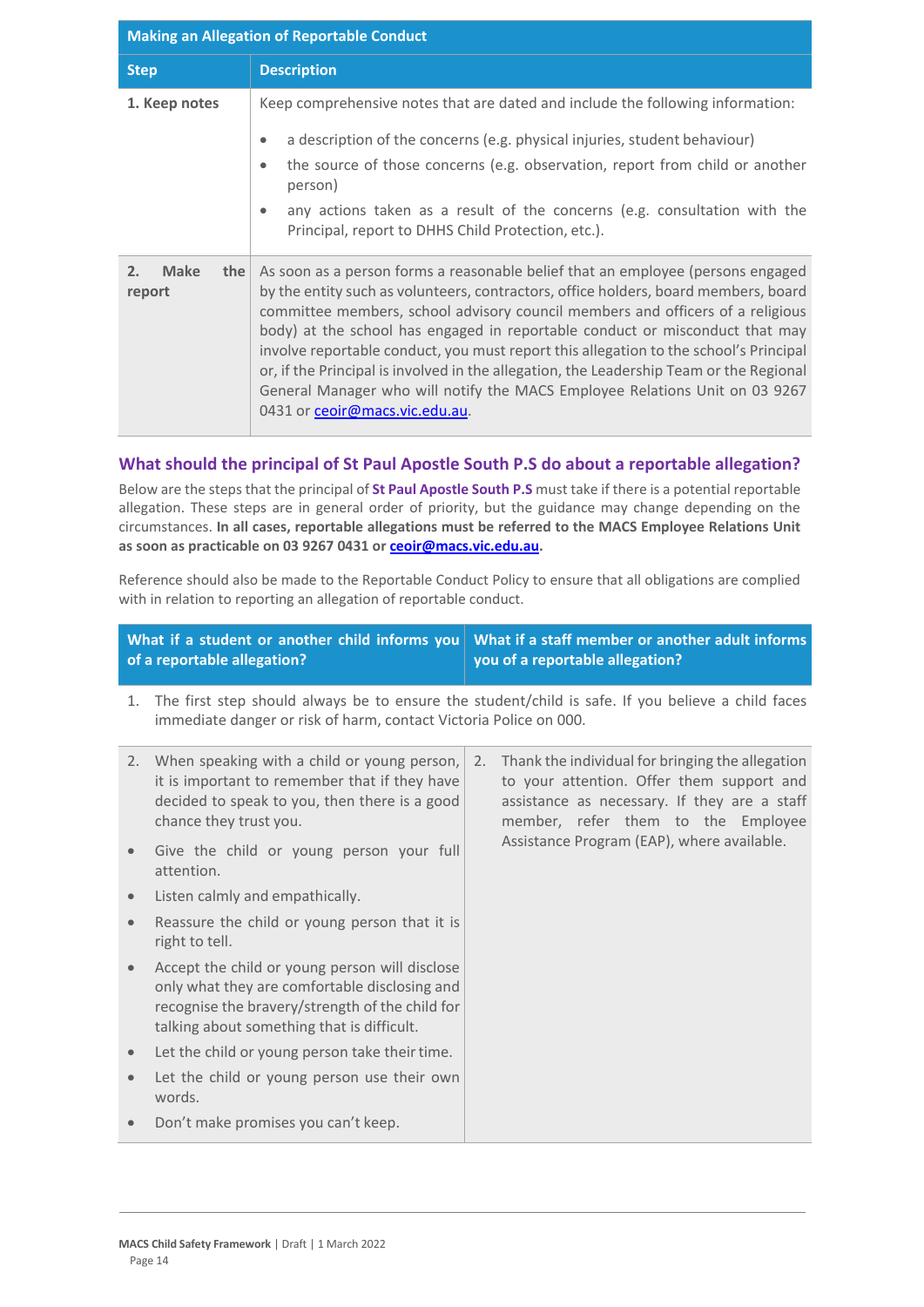| of a reportable allegation? |             | What if a student or another child informs you What if a staff member or another adult informs<br>you of a reportable allegation? |                                                                                                                                                                                                                             |  |
|-----------------------------|-------------|-----------------------------------------------------------------------------------------------------------------------------------|-----------------------------------------------------------------------------------------------------------------------------------------------------------------------------------------------------------------------------|--|
|                             | to do next. |                                                                                                                                   | 3. Tell the child or young person what you plan 3. Explain to the person making the report that<br>the school will manage the concern<br>confidentially and, to protect all parties, they<br>should not discuss the matter. |  |

- 4. Take a moment to make a record of the allegations. If appropriate, use *[PROTECT: Responding to](http://www.education.vic.gov.au/Documents/about/programs/health/protect/PROTECT_Responding_TemplateSchools.pdf)  [Suspected Child Abuse: A Template for all Victorian Schools](http://www.education.vic.gov.au/Documents/about/programs/health/protect/PROTECT_Responding_TemplateSchools.pdf)*. You may also make a note in your diary. If a staff member, parent or other adult was present, ask them to make a record as well.
- 5. Consider whether you need to refer the matter to Victoria Police or DHHS Child Protection. If necessary, report the matter in accordance with the actions documented in *[PROTECT: Identifying](http://www.education.vic.gov.au/Documents/about/programs/health/protect/ChildSafeStandard5_SchoolsGuide.pdf)  [and Responding to All Forms of Abuse in Victorian Schools](http://www.education.vic.gov.au/Documents/about/programs/health/protect/ChildSafeStandard5_SchoolsGuide.pdf)* and *[Four Critical Actions for Schools:](http://www.education.vic.gov.au/Documents/about/programs/health/protect/FourCriticalActions_ChildAbuse.pdf)  [Responding to Incidents, Disclosures and Suspicions of Child Abuse](http://www.education.vic.gov.au/Documents/about/programs/health/protect/FourCriticalActions_ChildAbuse.pdf)*, using *[PROTECT: Responding to](http://www.education.vic.gov.au/Documents/about/programs/health/protect/PROTECT_Responding_TemplateSchools.pdf)  [Suspected Child Abuse: A Template for all Victorian Schools](http://www.education.vic.gov.au/Documents/about/programs/health/protect/PROTECT_Responding_TemplateSchools.pdf)*.
- 6. If relevant, notify the child's parents following advice in *[PROTECT: Identifying and Responding to All](http://www.education.vic.gov.au/Documents/about/programs/health/protect/ChildSafeStandard5_SchoolsGuide.pdf)  [Forms of Abuse in Victorian Schools](http://www.education.vic.gov.au/Documents/about/programs/health/protect/ChildSafeStandard5_SchoolsGuide.pdf)* and *[Four Critical Actions for Schools: Responding to Incidents,](http://www.education.vic.gov.au/Documents/about/programs/health/protect/FourCriticalActions_ChildAbuse.pdf)  [Disclosures and Suspicions of Child Abuse](http://www.education.vic.gov.au/Documents/about/programs/health/protect/FourCriticalActions_ChildAbuse.pdf)*.
- 7. As soon as practicable, contact the MACS Employee Relations Unit for advice (including guidance as to whether the alleged conduct is reportable), support and assistance to discuss the circumstances, and notify the Executive Director of MACS.
- 8. If the matter does involve a reportable allegation, the Principal, with the assistance of the MACS Employee Relations Unit, will notify the CCYP with authorisation from the Executive Director of MACS.
- 9. Conduct a risk assessment (with the assistance of MACS Employee Relations Unit resources) to determine any measures that should be put in place to manage the person against whom allegations have been made, and to protect the student(s)/child(ren) against whom reportable conduct may have occurred.

If you think you have a reportable allegation, it is important that you:

- do not say or do anything to suggest to the student that you doubt them or make them feel ashamed to have revealed the allegation
- do not start investigating the allegation, including unnecessarily questioning the student or speaking with the person who is the subject of the allegation, without conducting a risk assessment; otherwise you may be putting the student, the staff member, the school or the investigation at risk.

# **Child FIRST/The Orange Door**

If you believe that a child is not subject to abuse, including family violence, but you still hold significant concerns for their wellbeing (e.g. risk-taking behaviour, parenting difficulties, isolation from family or lack of support), **you must still act**. This may include making a referral to or seeking advice from Child FIRST/The Orange Door.

Child FIRST/The Orange Door is a family information, referral and support team run by a registered community service in a local area that can receive confidential referrals about a child of concern. It does not have any statutory powers to protect a child, but can refer matters to relevant services.

You should make a report to Child FIRST/The Orange Door if:

- you have a significant concern for a child's wellbeing
- your concerns are about circumstances that have a low-to-moderate impact on the child
- the child's immediate safety is not compromised
- you and the school have discussed the referral to Child FIRST/The Orange Door with the child's parents/carers, and all parties are supportive of this decision.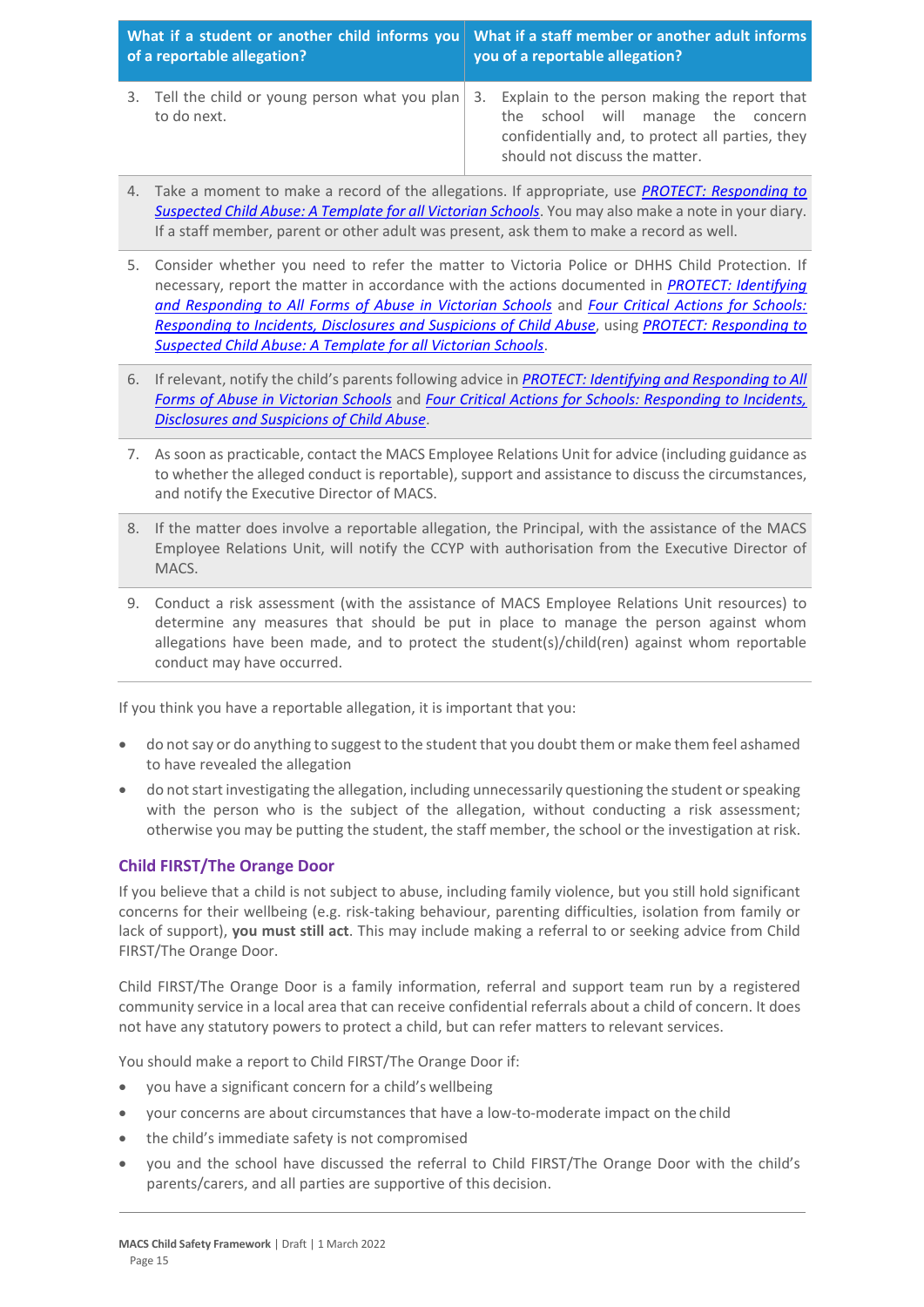Where you believe that the child's parents/carers will not be supportive of the referral, or the child is partaking in any risk-taking activity that is illegal and extreme in nature or poses a high risk to the child or others, you may refer the matter to DHHS Child Protection.

If you are unsure of what action to take in response to your concerns about a child, speak to the Principal or a member of the school's Leadership Team, or contact DHHS Child Protection or Child FIRST/The Orange Door for further advice.

For more information, refer to *[PROTECT: Identifying and Responding to All Forms of Abuse in Victorian](http://www.education.vic.gov.au/Documents/about/programs/health/protect/ChildSafeStandard5_SchoolsGuide.pdf)  [Schools](http://www.education.vic.gov.au/Documents/about/programs/health/protect/ChildSafeStandard5_SchoolsGuide.pdf)*.

# **Making additional reports**

After you have made a report, you may continue to suspect that a child is at risk and in need of protection. Any further observations should continue to be recorded and a report made on each separate occasion where a belief has been formed – on reasonable grounds – that a child is likely to be at risk and in need of protection. Additional reports should use the same format outlined above in this Policy at Critical Action 2: Reporting to Authorities.

If there is any suspicion that this relates to a sexual offence involving a person over 18 and a child under 16, then it must be reported to Victoria Police. For more information, refer to the [Failure to disclose](#page-5-0) section of this Policy.

Where a **St Paul Apostle South P.S** staff member is aware that another school staff member has formed a reasonable belief about the same child on the same occasion, or based on the same indicators of abuse, and has made a report to the appropriate authority, the **St Paul Apostle South P.S** staff member need not make a further report.

However, if the **St Paul Apostle South P.S** staff member has formed a reasonable belief of abuse or significant risk of abuse to the child based on different observations, further indicators or additional information, a further report must be made to the appropriate authority detailing this additional information.

#### *Critical Action 3: Contacting Parents/Carers*

Where it is suspected that a child at **St Paul Apostle South P.S** has been or is at risk of being abused, it is critical that parents/carers of the child are notified as soon as practicable after a report is made to the authorities.

**St Paul Apostle South P.S** must always seek advice from Victoria Police or DHHS Child Protection to ensure that it is appropriate to contact the parents/carers.

In circumstances of family violence, staff of **St Paul Apostle South P.S** should:

- take care not to inadvertently alert the alleged perpetrator by notifying parents/carers as it could increase risk of harm to the child, other family members or schoolstaff
- seek advice from DHHS Child Protection or Child FIRST/The Orange Door before alerting parents/carers about safe strategies for communicating with a parent/carer who is experiencing family violence and on recommending family violence support services.

Advice from **Victoria Police or DHHS Child Protection** will depend on a number of factors, including whether:

- the parents/carers of the child are alleged to have engaged in the abuse (including in circumstances of suspected family violence)
- a disclosure to the parents/carers may result in further abuse to the child
- the child is a mature minor (at least 17 years of age and assessed to be sufficiently mature and intelligent to make decisions for themselves) and has requested that their parents/carers not be notified – the school should insist that another responsible adult is notified in lieu of the parents/carers
- the notification of parents/carers would adversely affect an investigation of the matter by external authorities.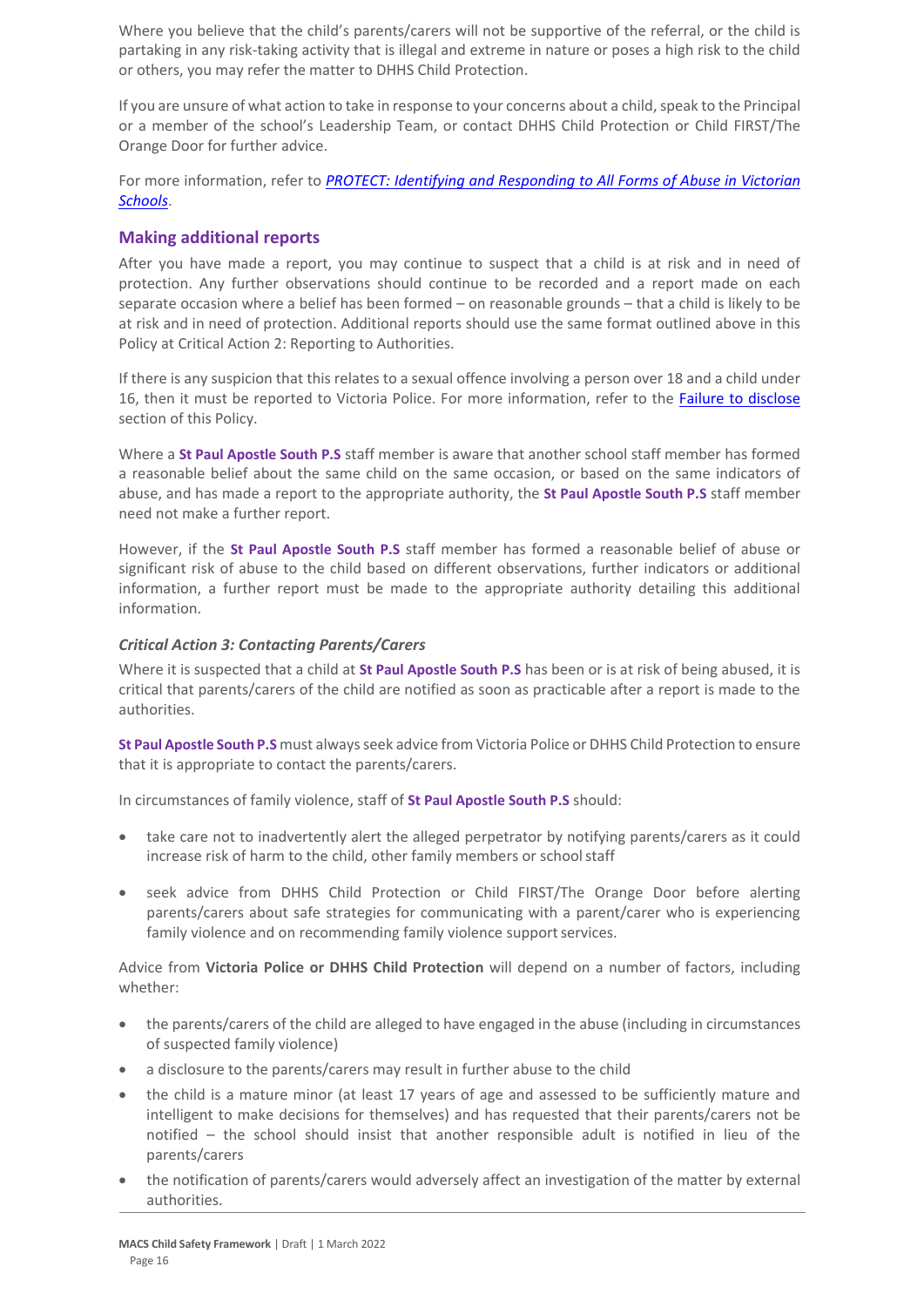Where the suspicion of abuse or risk of abuse has not yet warranted a reasonable belief, parents/carers should also be notified promptly after the school has carefully considered the factors listed above.

In some circumstances, a child may have returned to the care of their parent/carer before advice has been received from Victoria Police or DHHS Child Protection. In these circumstances, staff members of **St Paul Apostle South P.S** should not share any information with the parent/carer that may place the child or any other person at risk, or where the child is a mature minor.

For detailed guidance on how to have this conversation with a parent or carer, refer to *[PROTECT:](http://www.education.vic.gov.au/Documents/about/programs/health/protect/ChildSafeStandard5_SchoolsGuide.pdf)  [Identifying and Responding to All Forms of Abuse in Victorian Schools.](http://www.education.vic.gov.au/Documents/about/programs/health/protect/ChildSafeStandard5_SchoolsGuide.pdf)*

# **Critical Action 4: Providing Ongoing Support**

**St Paul Apostle South P.S** staff members who witness a child protection incident, receive a disclosure or develop a suspicion of child abuse (including exposure to family violence) have a critical role to play in supporting students impacted by the child protection matter to ensure that they feel supported and safe at the school. Schools also play a critical role in building students' resilience and protective factors, which can reduce the long-term impacts of child abuse by providing them with the opportunity to be supported and heard by a school staff member they trust.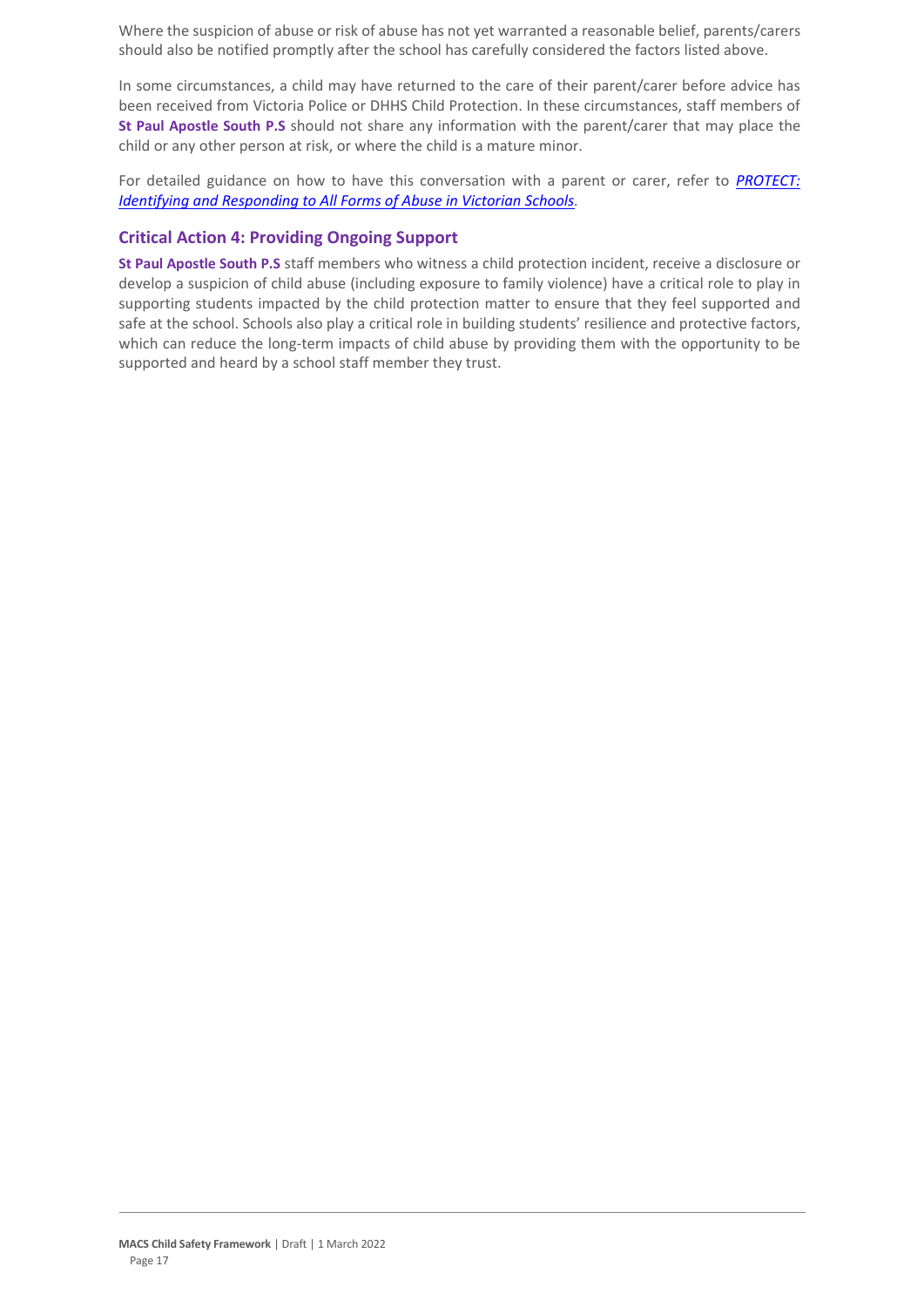Support provided to students at **St Paul Apostle South P.S** includes:

- regularly communicating with the student and their parents/carers where appropriate
- convening a Student Support Group of school wellbeing staff and teachers to plan, support and monitor affected students
- developing Student Support Plans for students impacted by the incident to ensure appropriate levels of care and support are provided depending on their involvement.

You should contact MACS' Student Wellbeing Information Line (9267 0228) for a description of the range of school-based support services that may be available, including SAFEMinds and referrals to family violence services, Centres Against Sexual Assault (CASA) or headspace.

Where external authorities are investigating a report of abuse or risk of abuse, it is the role of the Principal of **St Paul Apostle South P.S** to ensure that students are supported throughout interviews at the school. For more information on this topic, refer to *[School Guidelines 2.19a: Police and DHHS Interview](https://www.cem.edu.au/About-Us/Policies/Police-and-DHHS-Interview-Protocols.aspx)  [Protocols.](https://www.cem.edu.au/About-Us/Policies/Police-and-DHHS-Interview-Protocols.aspx)*

**St Paul Apostle South P.S** and our governing body have a duty to provide support to school staff members who have witnessed an incident or disclosure, or who have made a report to external authorities about a reasonable belief of child abuse. It is important that we remember that staff members may have also experienced child abuse (including family violence) or be experiencing family violence and abuse in their own lives. **St Paul Apostle South P.S** staff members requiring wellbeing support can contact the school's EAP provider.

Information to support Victorian Catholic schools in understanding their obligation to employees and to provide suggestions of how to assist employees experiencing family and domestic violence may be found in the Catholic Education Commission of Victoria Ltd's *[Family and Domestic Violence: A Guide to](https://www.cecv.catholic.edu.au/Media-Files/IR/Policies-Guidelines/Family-Domestic-Violence/Guide-to-family-and-domestic-violence-(1).aspx)  [Supporting Staff](https://www.cecv.catholic.edu.au/Media-Files/IR/Policies-Guidelines/Family-Domestic-Violence/Guide-to-family-and-domestic-violence-(1).aspx)[.](http://www.cecv.catholic.edu.au/Media-Files/IR/Policies-Guidelines/Guide-to-family-and-domestic-violence.aspx)*

**St Paul Apostle South P.S** should conduct a review of the reporting process four–six weeks after a report has been made to identify if any follow-up support actions are needed. Refer to *[PROTECT: Responding](http://www.education.vic.gov.au/Documents/about/programs/health/protect/PROTECT_Responding_TemplateSchools.pdf)  [to Suspected Child Abuse: A Template for all Victorian Schools](http://www.education.vic.gov.au/Documents/about/programs/health/protect/PROTECT_Responding_TemplateSchools.pdf)* for more information.

#### **Potential consequences of making a report**

This table describes the potential consequences of making a report.

| <b>Potential</b><br>consequence | <b>Description</b>                                                                                                                                                                                                                                                                                                                                                                                                                                                                                                                                  |
|---------------------------------|-----------------------------------------------------------------------------------------------------------------------------------------------------------------------------------------------------------------------------------------------------------------------------------------------------------------------------------------------------------------------------------------------------------------------------------------------------------------------------------------------------------------------------------------------------|
| Confidentiality                 | The identity of a reporter must remain confidential unless:<br>the reporter chooses to inform the child, young person or parent of the report<br>$\bullet$<br>the reporter consents in writing to their identity being disclosed<br>$\bullet$<br>a court or tribunal decides that it is necessary for the identity of the reporter<br>$\bullet$<br>to be disclosed, to ensure the safety and wellbeing of the child<br>a court or tribunal decides that, in the interests of justice, the reporter is<br>$\bullet$<br>required to provide evidence. |
| Professional<br>protection      | If a report is made in good faith:<br>it does not constitute unprofessional conduct or a breach of professional<br>$\bullet$<br>ethics on the part of the reporter<br>the reporter cannot be held legally liable in respect of the report.<br>$\bullet$                                                                                                                                                                                                                                                                                             |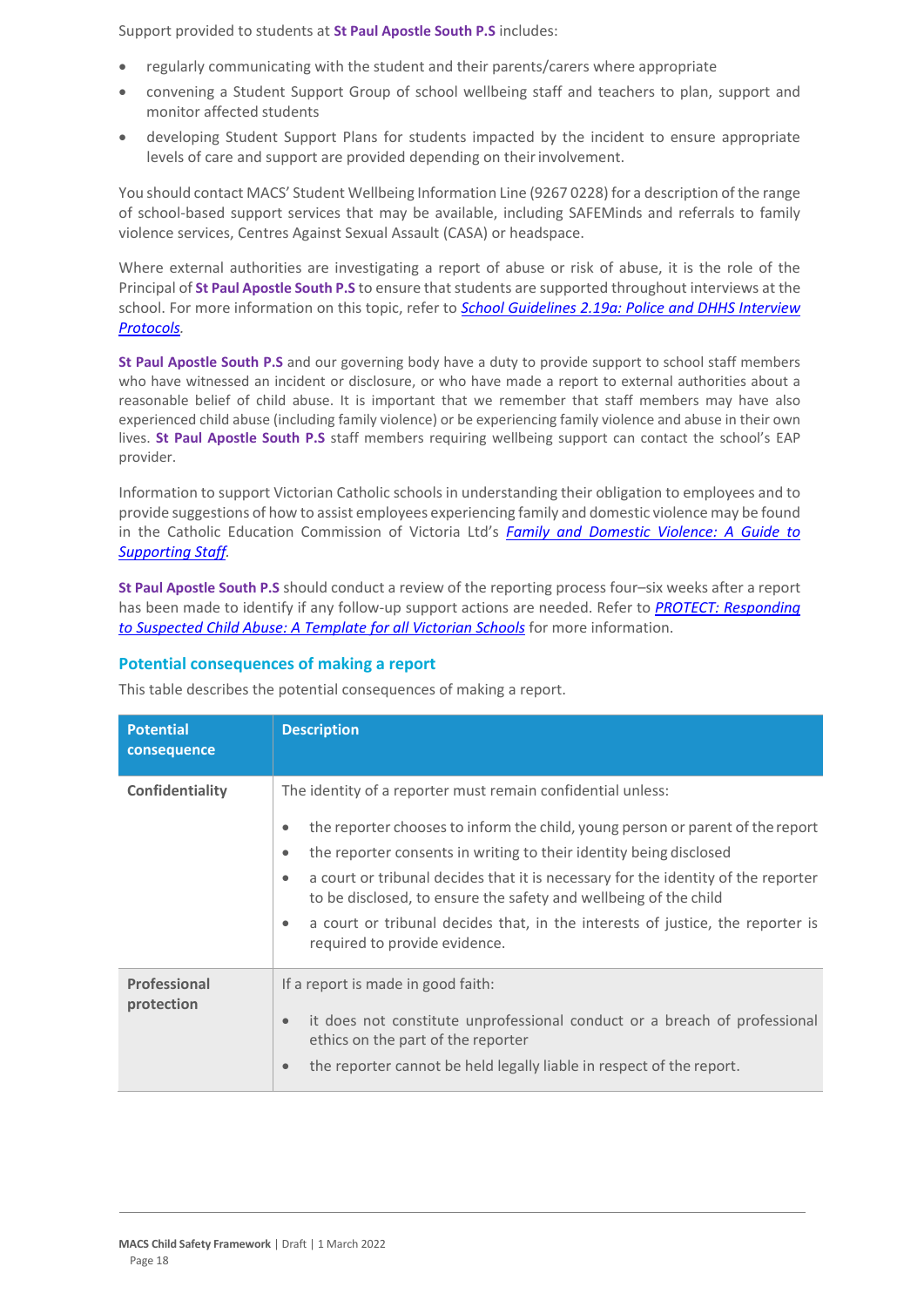| <b>Potential</b><br>consequence                 | <b>Description</b>                                                                                                                                                                                                                                                                                                                                                                                          |
|-------------------------------------------------|-------------------------------------------------------------------------------------------------------------------------------------------------------------------------------------------------------------------------------------------------------------------------------------------------------------------------------------------------------------------------------------------------------------|
| <b>Interviews</b>                               | DHHS Child Protection and/or Victoria Police may conduct interviews of children<br>and young people at the school without their parent's knowledge or consent.                                                                                                                                                                                                                                              |
|                                                 | Interviewing children and young people at St Paul Apostle South P.S should<br>$\bullet$<br>only occur in exceptional circumstances and if it is in the best interests of the<br>child to proceed in this manner.                                                                                                                                                                                            |
|                                                 | DHHS Child Protection and/or Victoria Police will notify the principal or a<br>$\bullet$<br>member of the Leadership Team of their intention to interview the child or<br>young person on the school premises.                                                                                                                                                                                              |
|                                                 | When DHHS Child Protection workers/police officers come to St Paul Apostle<br>$\bullet$<br>South P.S premises, the Principal or a member of the Leadership Team should<br>request to see identification before permitting them to have access to the<br>child or young person.                                                                                                                              |
|                                                 | When a child or young person is being interviewed by DHHS Child Protection<br>$\bullet$<br>and/or Victoria Police, St Paul Apostle South P.S staff must arrange to have a<br>supportive adult present with the child or young person.                                                                                                                                                                       |
|                                                 | For more information on these requests and school responsibilities, see MACS'<br>School Guidelines 2.19a: Police and DHHS Interview Protocols.                                                                                                                                                                                                                                                              |
| <b>Support for the child</b><br>or young person | The roles and responsibilities of the principal or other school staff in supporting<br>children who are involved with DHHS Child Protection may include the following:                                                                                                                                                                                                                                      |
|                                                 | acting as a support person for the child or young person<br>$\bullet$                                                                                                                                                                                                                                                                                                                                       |
|                                                 | attending DHHS Child Protection case-planning meetings<br>$\bullet$                                                                                                                                                                                                                                                                                                                                         |
|                                                 | observing and monitoring the child's behaviour<br>$\bullet$                                                                                                                                                                                                                                                                                                                                                 |
|                                                 | liaising with professionals.<br>$\bullet$                                                                                                                                                                                                                                                                                                                                                                   |
| <b>Requests</b><br>for<br>information           | DHHS Child Protection and/or Child FIRST/The Orange Door and/or Victoria Police<br>may request information about the child or family for the purpose of investigating<br>a report and assessing the risk to the child or young person.                                                                                                                                                                      |
|                                                 | In certain circumstances, DHHS Child Protection can also direct St Paul Apostle<br>South P.S staff to provide information or documents about the protection or<br>development of the child. Such directions should be in writing and only be made<br>by authorised persons within DHHS Child Protection. Refer to <b>PROTECT:</b><br>Identifying and Responding to All Forms of Abuse in Victorian Schools. |
| <b>Witness summons</b>                          | If DHHS Child Protection makes a protection application in the Children's Court of<br>Victoria, any party to the application may issue a witness summons to produce<br>documents and/or to give evidence in the proceedings. See MACS' School<br>Guidelines 2.19a: Police and DHHS Interview Protocols.                                                                                                     |